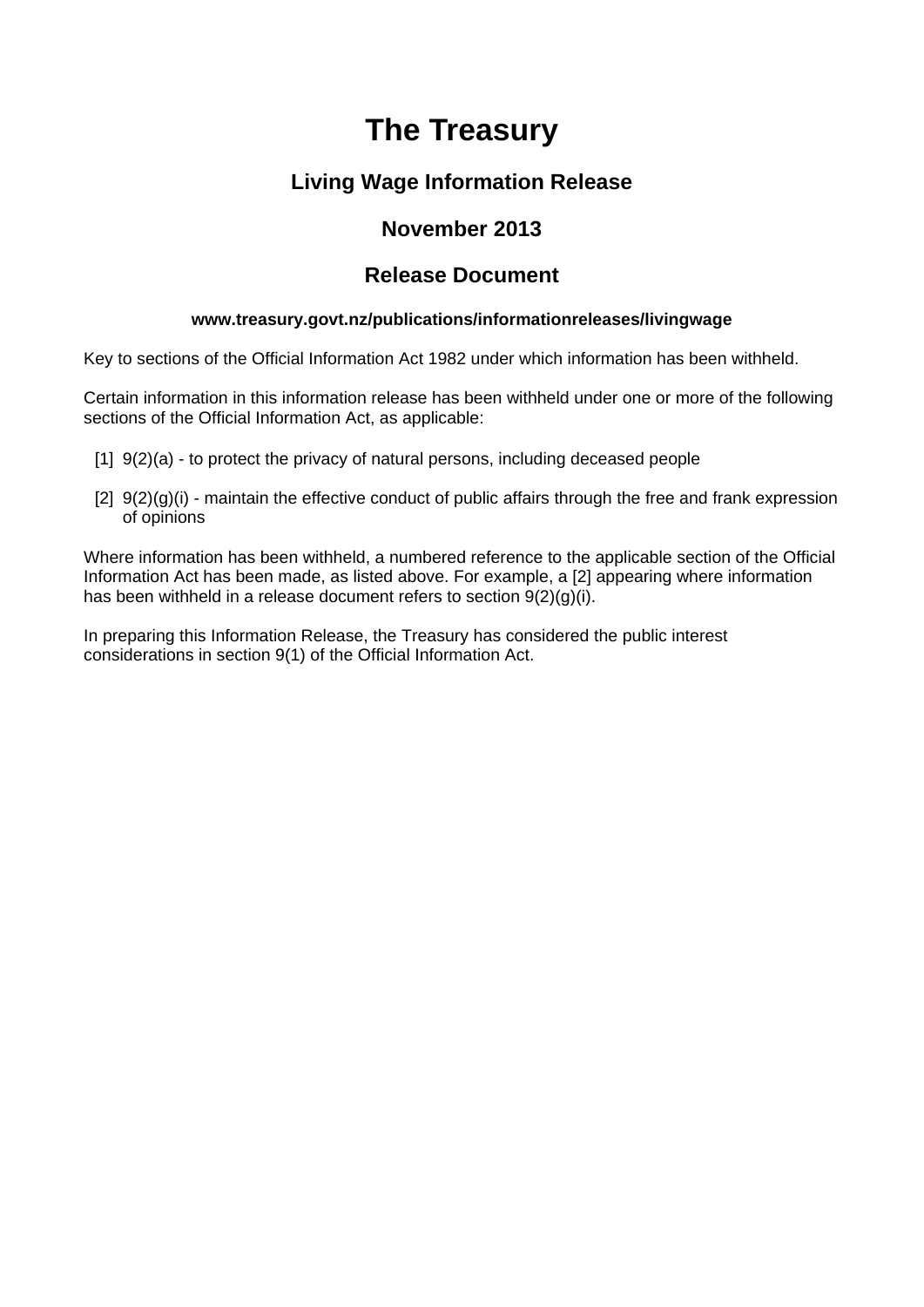

#### **Treasury Report:** Analysis of the Proposed \$18.40 Living Wage

 $\begin{array}{c} \hline \end{array}$ 

| Date:<br><b>Report No:</b><br>30 September 2013<br>3/2346<br>201 |  |
|------------------------------------------------------------------|--|
|------------------------------------------------------------------|--|

# **Action Sought**

|                     | <b>Action Sought</b>                                                                                                                                              | <b>Deadline</b> |
|---------------------|-------------------------------------------------------------------------------------------------------------------------------------------------------------------|-----------------|
| Minister of Finance | <b>Read</b> the contents of this report.                                                                                                                          | None            |
| (Hon Bill English)  | <b>Refer</b> a copy of the report to the<br>Ministers of Labour, Health, Social<br>Development and State Services<br>and the Ministerial Committee on<br>Poverty. |                 |

# **Contact for Telephone Discussion (if required)**

| <b>Name</b>        | <b>Telephone</b><br><b>Position</b>             |                     |  | <b>1st Contact</b> |
|--------------------|-------------------------------------------------|---------------------|--|--------------------|
| Margaret Galt      | Principal Advisor, Labour<br>Market and Welfare | 04 917 6986<br>(wk) |  |                    |
| $[2]$              |                                                 |                     |  |                    |
| Carolyn Palmer     | Acting Manager, Labour                          | 04 917 7021         |  |                    |
| Market and Welfare |                                                 | (wk)                |  |                    |

# Actions for the Minister's Office Staff (if required)

If the Minister agrees, refer this report to the Ministers of Labour, Health, Social Development, and State Services and the Ministerial Committee on Poverty

Return the signed report to Treasury.

**Enclosure: None**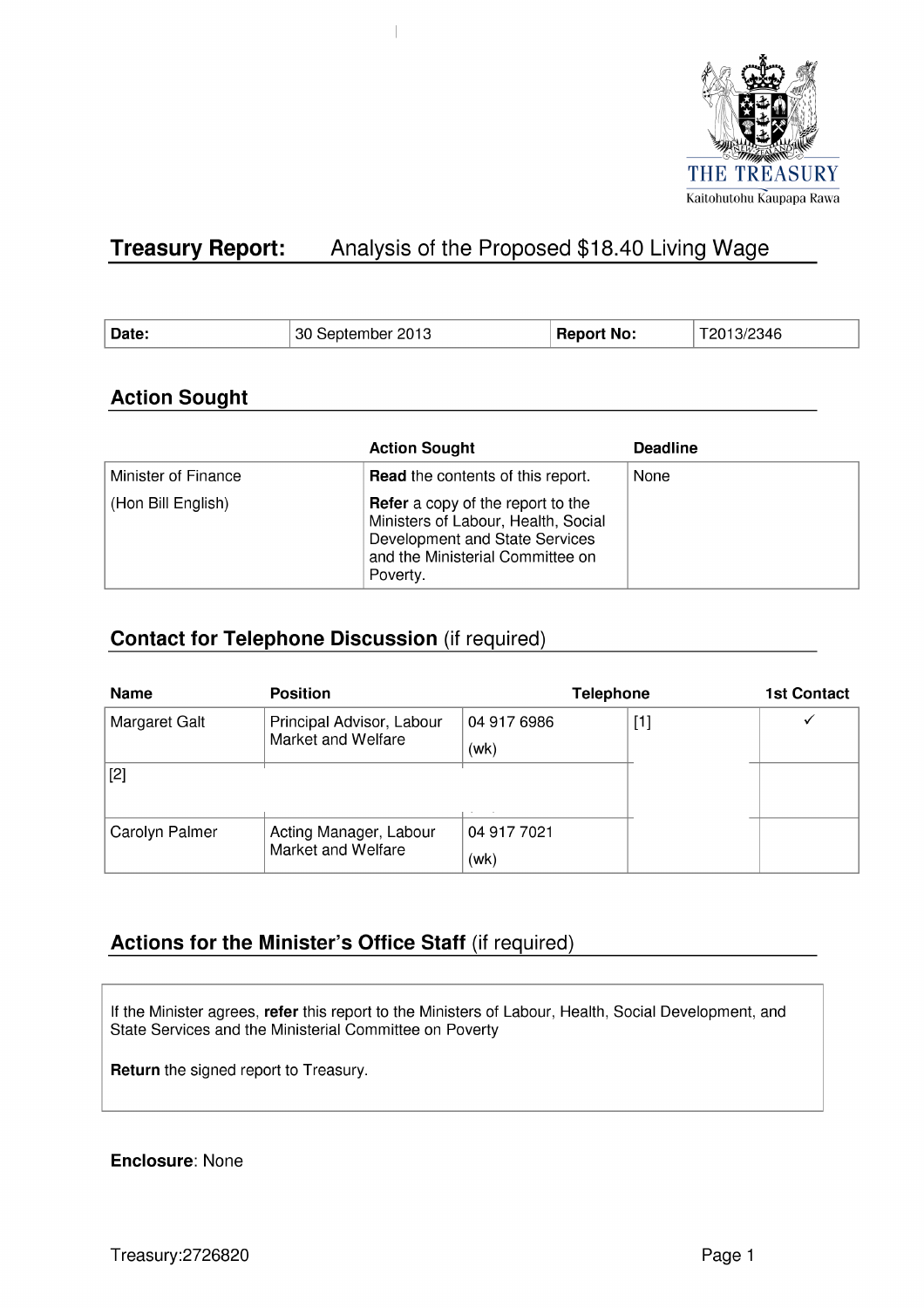# **Treasury Report:** Analysis of the Proposed \$18.40 Living Wage

# Executive Summary

The Living Wage Aotearoa New Zealand Campaign (the Living Wage Campaign) launched in May 2012 with a focus on the income of workers with families. It calls for all New Zealanders to be paid a 'living wage', defined as \$18.40 per hour. This is their calculation of the wage required by a family of two adults and two children. While there has been significant research dedicated to the economic and social impacts of the minimum wage, there is less evidence available on the Living Wage, or setting a minimum wage as high as the Living Wage.

This report therefore provides you with information on who earns wages below \$18.40 in New Zealand.

#### *The group who earn a wage between \$13.75 and \$18.40 is diverse ...*

- Almost all teenagers and the majority of people in their twenties earn below \$18.40.
- 63 percent of households earning below \$18.40 are single adults without dependants.
- About 30 percent of households with dependants earn below \$18.40.

#### *... and those who would benefit most are the families that do not receive supplementary assistance that abates.*

- Families that receive means-tested income payments would benefit less the more those payments are abated.
- Families without dependants would see the biggest increase in incomes in their hands.

#### **Total additional income from a Living Wage, and how that is distributed between the earner and government**



Source: Treasury, IRD and MSD calculations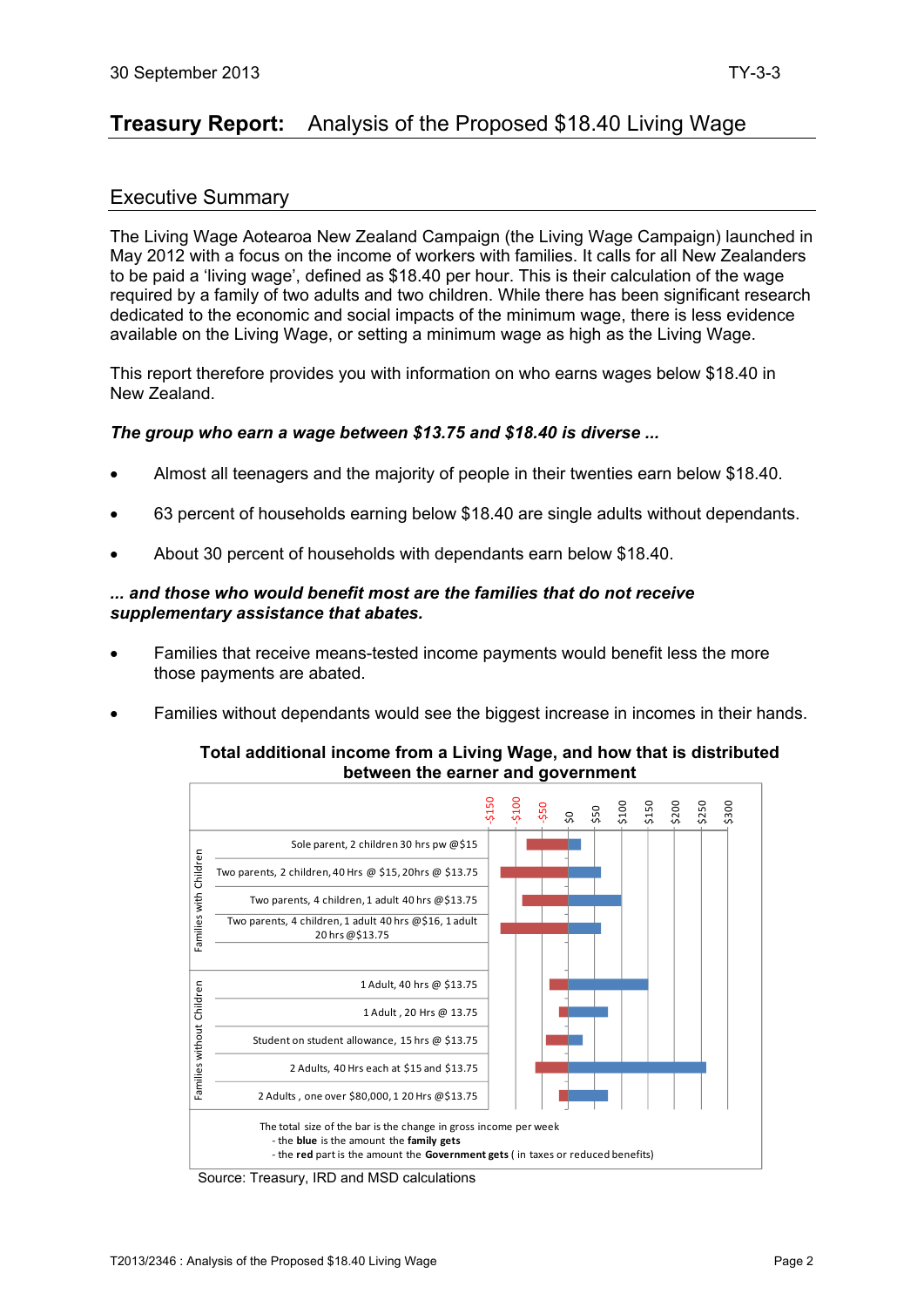# *A Living Wage is therefore not well targeted at low income families with children ...*

- In 2012 benefits were the main income source for 44% of households with the bottom 20% of household incomes. A Living Wage would not improve the living standards of those without employment.
- Sole parents are overrepresented in the \$13.75-\$15.00 wage bracket, but would benefit least from a Living Wage in terms of lifting household income because of steep abatement rates.



# **Distribution of families earning below the Living Wage**

*... and is likely to have negative economic impacts on employment and inflation.* 

 Negative employment effects are likely to be felt strongest by those with weak labour market attachment, such as teenagers and young adults.

#### *The Living Wage figure of \$18.40 is a relative measure and not based on a calculation of need.*

 A number of calculations are made in the Living Wage report, each resulting in different figures. The \$18.40 figure, however, is only a relative measure.

#### *Adoption of the Living Wage as a minimum wage would have greater impact on some industries ...*

- Over 70 percent of the Accommodation and Food Services industry earn below \$18.40.
- Adoption of the Living Wage would be likely to put some industries, such as Retail Trade, at a disadvantage compared to overseas competitors.

#### *... and we do not think increasing the minimum wage to this extent would lead to higher average wages.*

 The minimum wage has grown much faster than average wages over the last decade, and this has not led New Zealand becoming a higher wage economy.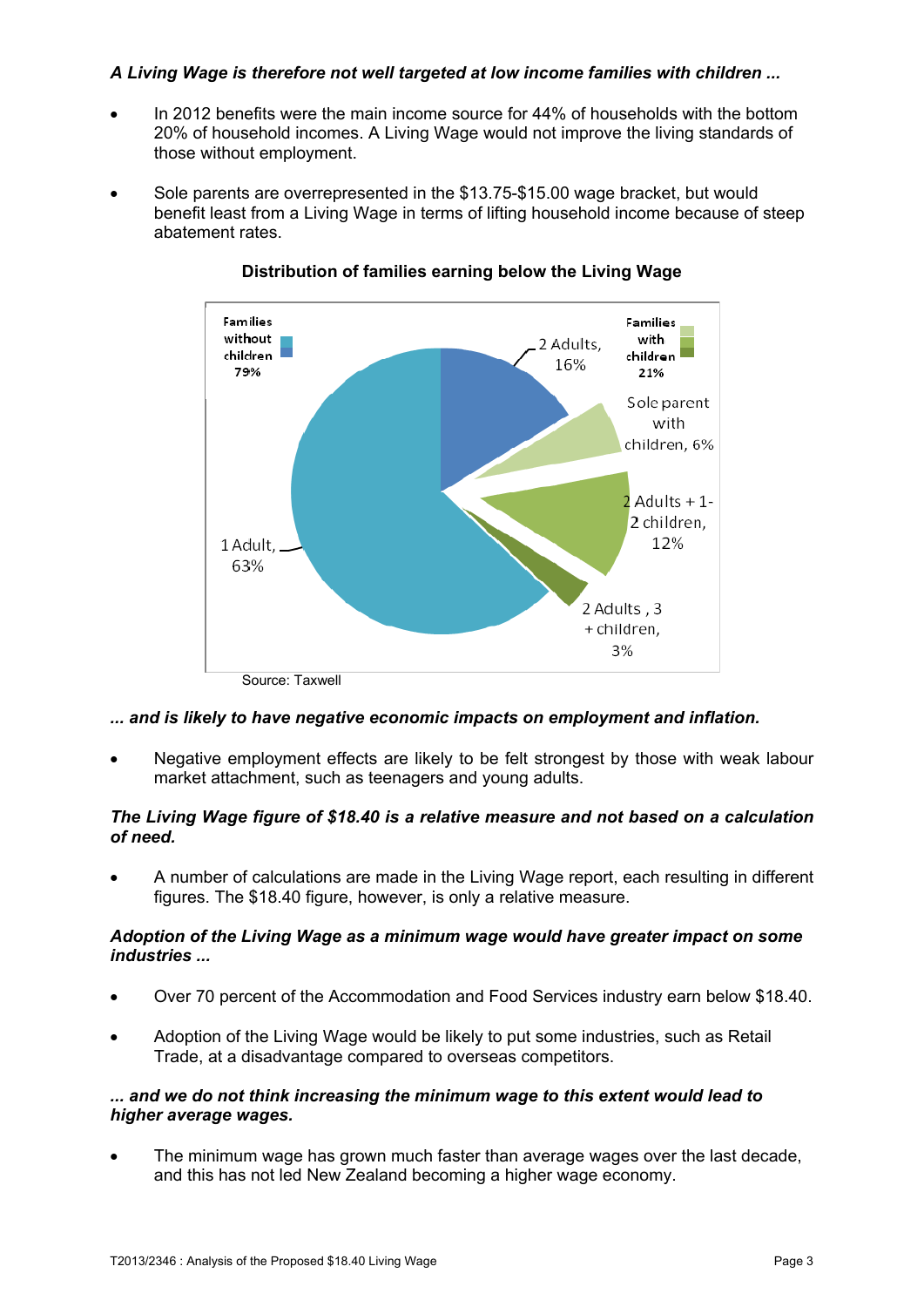# Recommended Action

We recommend that you:

a **note** the contents of this report

**refer** this report to the Minister of Labour, the Minister of Health, the Minister of Social Development and the Minister of State Services, and

*Refer/not referred* 

b **refer** this report to the Ministerial Committee on Poverty.

*Refer/not referred.* 

Carolyn Palmer **Acting Manager, Labour Market & Welfare** 

Hon Bill English **Minister of Finance**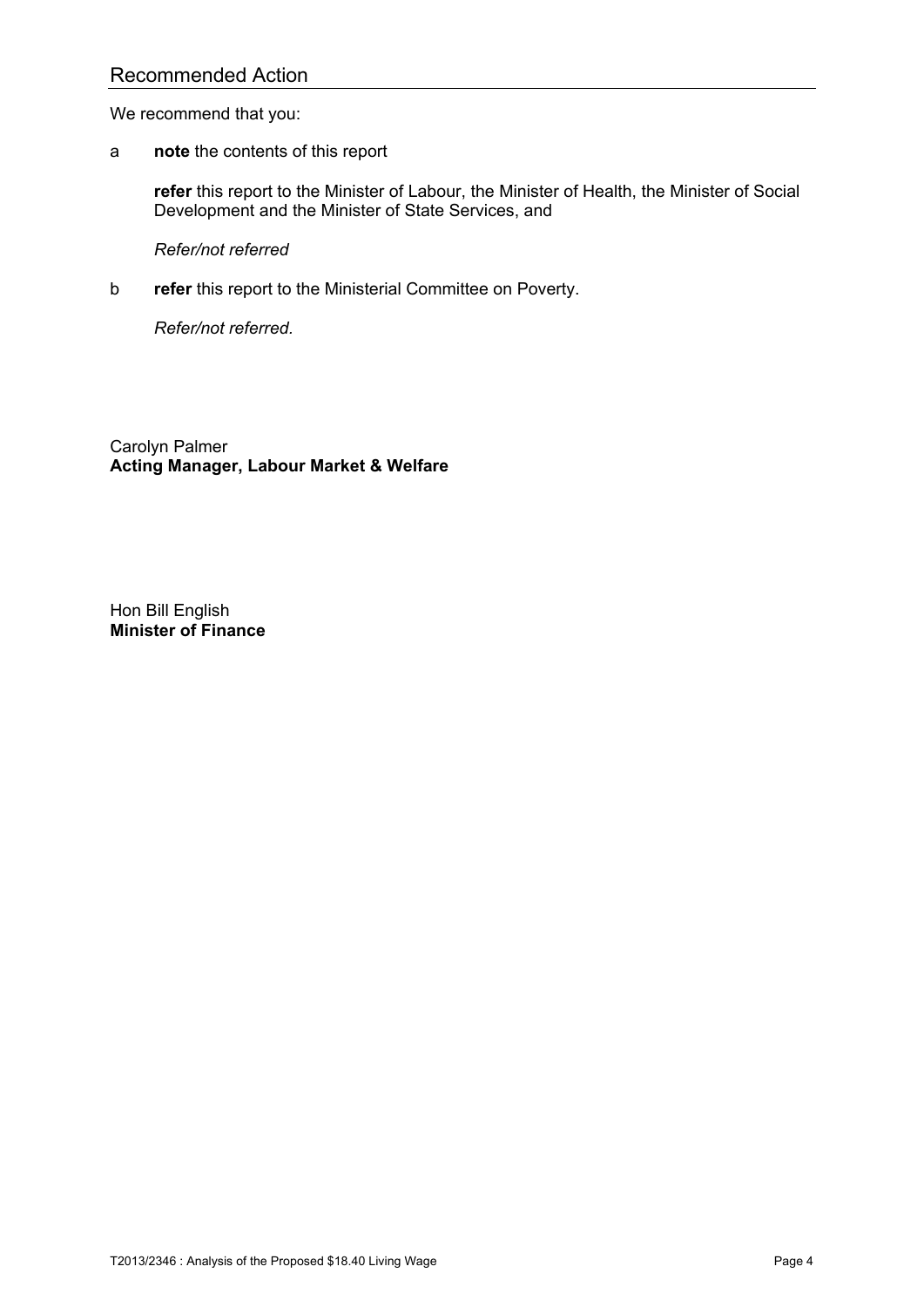# Purpose and Structure of this Report

- 1. This report provides you with information on the likely impact of the proposed Living Wage of \$18.40 being widely adopted.
- 2. We first provide evidence on whether the proposed Living Wage would be an effective means of reducing inequality and poverty particularly amongst families, by considering:
	- Who works for a wage between the current minimum wage of \$13.75 per hour and \$18.40
	- What extra income different types of households would receive in the hand after considering the impact of taxes and benefits, and
	- The robustness of the research around the calculation of the \$18.40 level.
- 3. Then we provide evidence on whether a higher minimum wage would be a useful approach for lifting New Zealand to a high wage economy, by considering:
	- The impact on different industries should the minimum wage rise to \$18.40 and
	- The evidence on whether a higher wage rate "floor" is likely to move the economy to a higher average income level.

# Background to the Living Wage proposal

# *The argument for the Living Wage is focused on reducing poverty ...*

- 4. The Living Wage has been promoted by Living Wage Aotearoa New Zealand (a coalition of NGOs, unions and other interested people) "as a necessary step in reducing inequality and poverty in our society"<sup>1</sup>. As has happened overseas, the focus of their campaign has been on workers with families earning below \$18.40 per hour, and on persuading local and national governments, NGO's and other non-market employers to adopt the Living Wage.
- 5. The goal of the campaign is for every worker to earn a wage of at least \$18.40, while acknowledging that only businesses that are able and willing to opt in will do so. This distinguishes the Living Wage from the legislatively prescribed Minimum Wage. Over time, and if the Living Wage campaign gathers momentum, there is a risk that it gathers increasing recognition as a benchmark, magnifying the associated benefits and costs. However, for the purposes of exploring the data, this report assumes that the Living Wage is universally adopted.

#### *... but this is a departure from the approach to the minimum wage and targeted assistance.*

6. Using a Living Wage as a way to reduce poverty and improve living standards for low wage earners is a departure from the current policy approach, which uses a number of instruments targeted mostly at lower income families.

<sup>-&</sup>lt;br>1 From their website www.livingwagenz.org.nz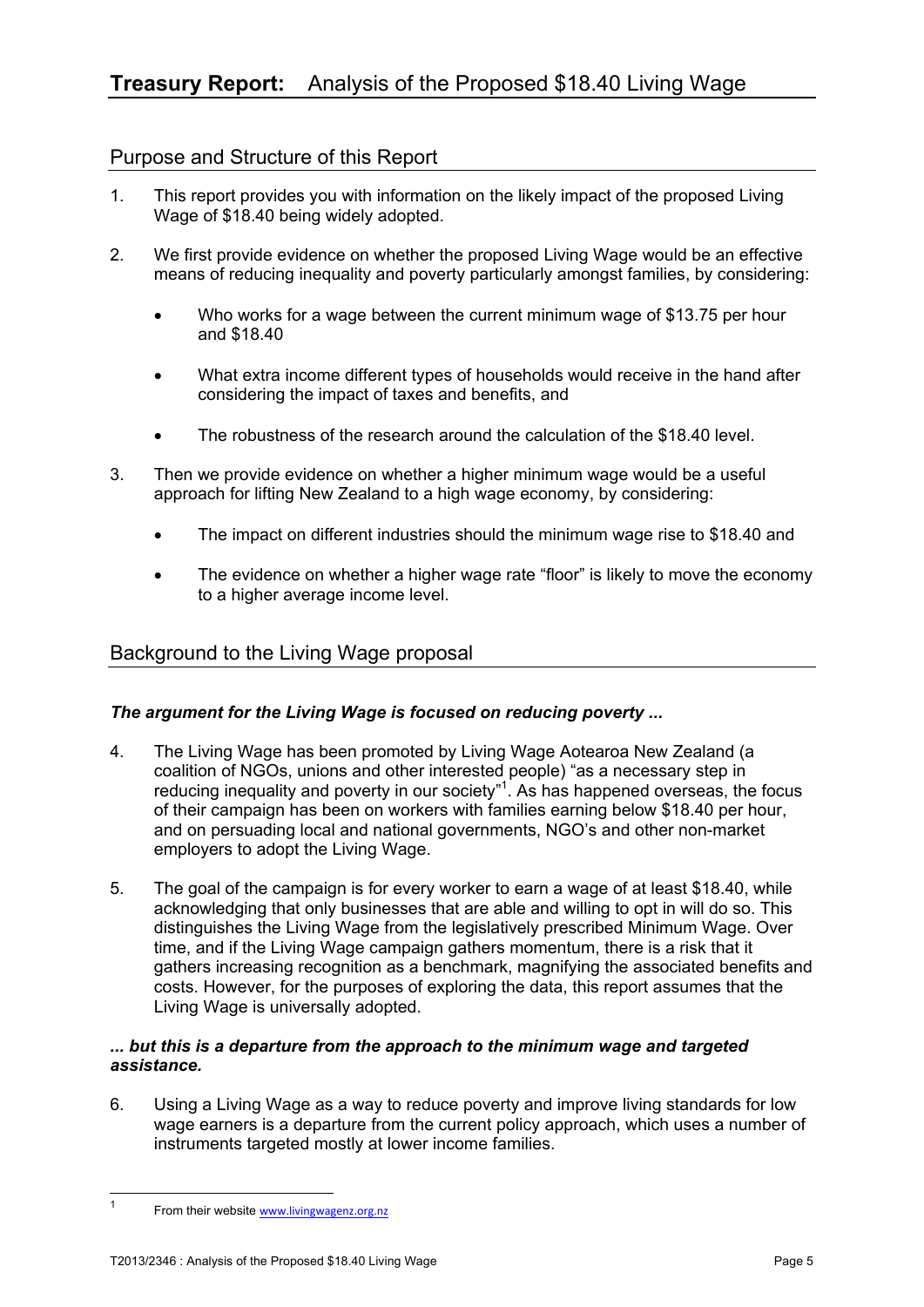- 7. The current objective of the minimum wage is to protect the real incomes of low wage earners, while minimising job losses. It is not an effective mechanism for reducing poverty on its own, nor is it intended to be. Instead, there are other measures, like income transfers, subsidised access to health and education services, and childcare assistance, to improve the wellbeing of families with low incomes.
- 8. A legislated Living Wage would put the regulation of wages at the centre of policies which are aimed to achieve higher living standards for families. In many cases, the reliance on other public assistance would reduce significantly or abate entirely (see Figure 4).

# Who would benefit from a Living Wage

- 9. Treasury has used the Household Economic Survey (HES) data used in the Taxwell model to analyse who earns wages below \$18.40. We have not considered people on low incomes who are self-employed, solely supported by benefits, or have other forms of income (e.g. paid parental leave, ACC payments etc) as these people would not be affected by the adoption of the Living Wage.
- 10. Appendix 1 contains a set of standard qualifiers and modelling assumptions used, while we have listed some significant limitations in using the HES data below:
	- It only covers one time period so it will miss any changes over time. Last year we reported to you (T2012/866 refers) on research using the SoFIE database which showed that while a significant proportion of low income earners persist in low income, there is also substantial movement over relatively short periods of time, as shown in figure 1. The Living Wage campaign has focused on those that persist in low income for many years, but in fact only 24% of those in the bottom decile of income in 2002 were still in that decile in 2009.**<sup>2</sup>**

# **Figure 1: Short term income mobility in New Zealand**



*Bottom 10%* 

 We had to decide how to treat people who have more than one job. For this analysis we used the job with the most hours recorded.

 $\overline{2}$ 

This mobility was not caused by young people entering the labour market and retirements but rather is a pervasive feature of both labour markets both here and overseas.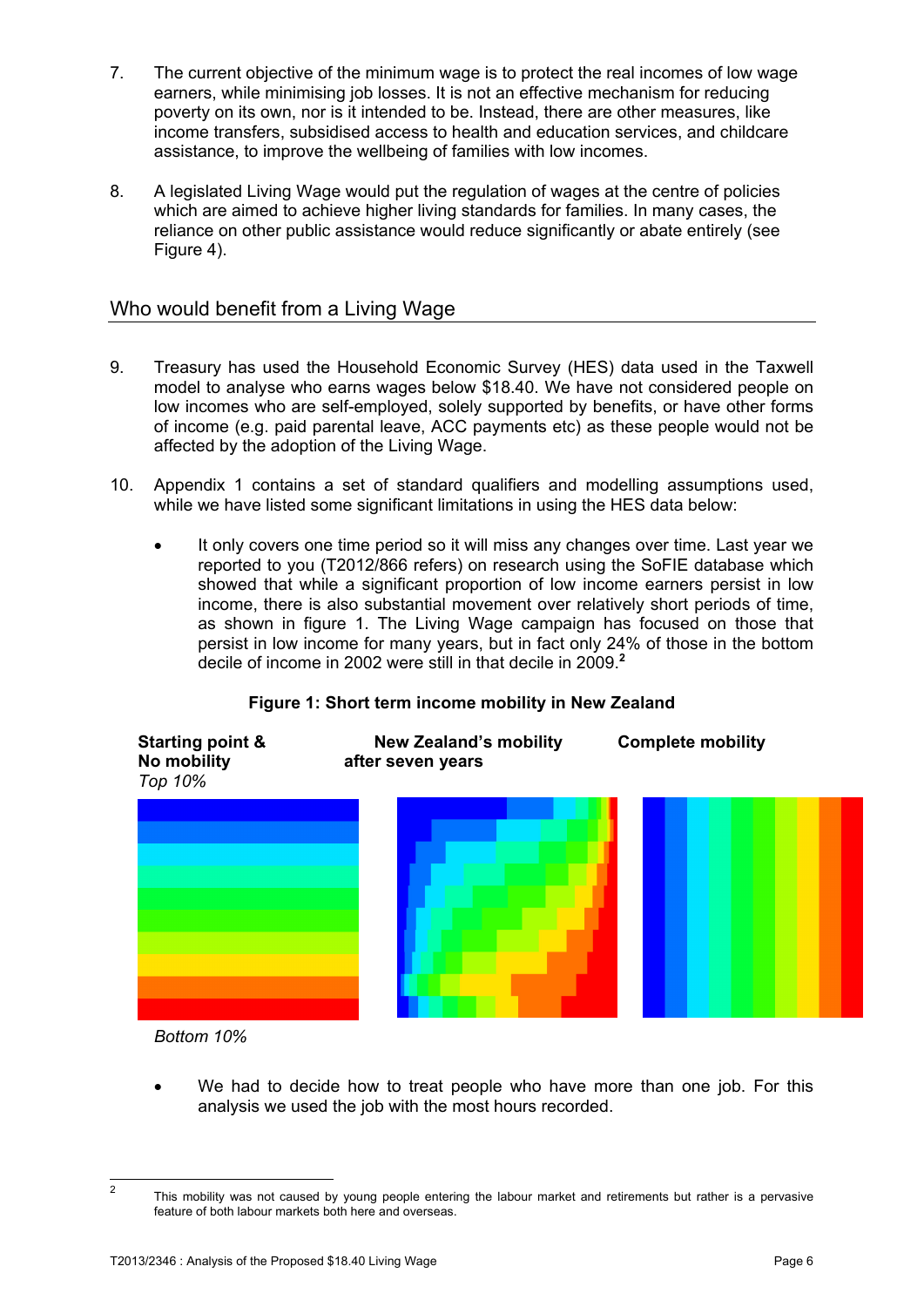The HES wage rate is calculated by dividing income by the number of hours worked. In a significant number of cases this showed an unreasonably low hourly wage, either because one of the two numbers was recorded incorrectly, or the person's remuneration package includes other benefits, such as commission or accommodation. Rather than ignore these people, we have included them in the analysis describing their income as "low" because we think that most are likely to earn below \$18.40 per hour.

#### *Almost half of wage workers earn below \$18.40 ...*

- 11. The proposed Living Wage is nearly at the median hourly earnings in New Zealand, so just under half (45%) of the wage earners currently earn less than it.
	- Over half of this group (56%) earn between \$13.75 and \$15 per hour, with the rest earning between \$15 and \$18.40 per hour.
	- Men and women are equally likely to be earning between \$15 and \$18.40, but women are rather more likely to be in the \$13.75 to \$15 band (56% of these workers), and less likely to earn above \$18.40 (46% of these workers).
	- About 60% of Māori and Pacific wage earners earn below the Living wage compared to 40% of New Zealand European.

#### *... but it is particularly common amongst young people.*

- 12. Figure 2 shows that people are most likely to earn below the Living Wage when they are aged below 30. Almost all teenagers work for less than \$18.40 per hour, as do about 70% of those in their twenties. Together these two groups make up 43% of the people below the Living Wage. About a third of people aged between 30 and 65 earn below \$18.40.
- 13. The high proportion of young people reflects the life-cycle pattern of earnings, where on average people earn less when they are young and more as they gain experience, peaking at about age 45 to 50. Raising the floor on wages will, therefore, always provide greatest benefit to younger people, and especially to those in the teens and early 20s.



**Figure 2: The wage rates of people of different ages**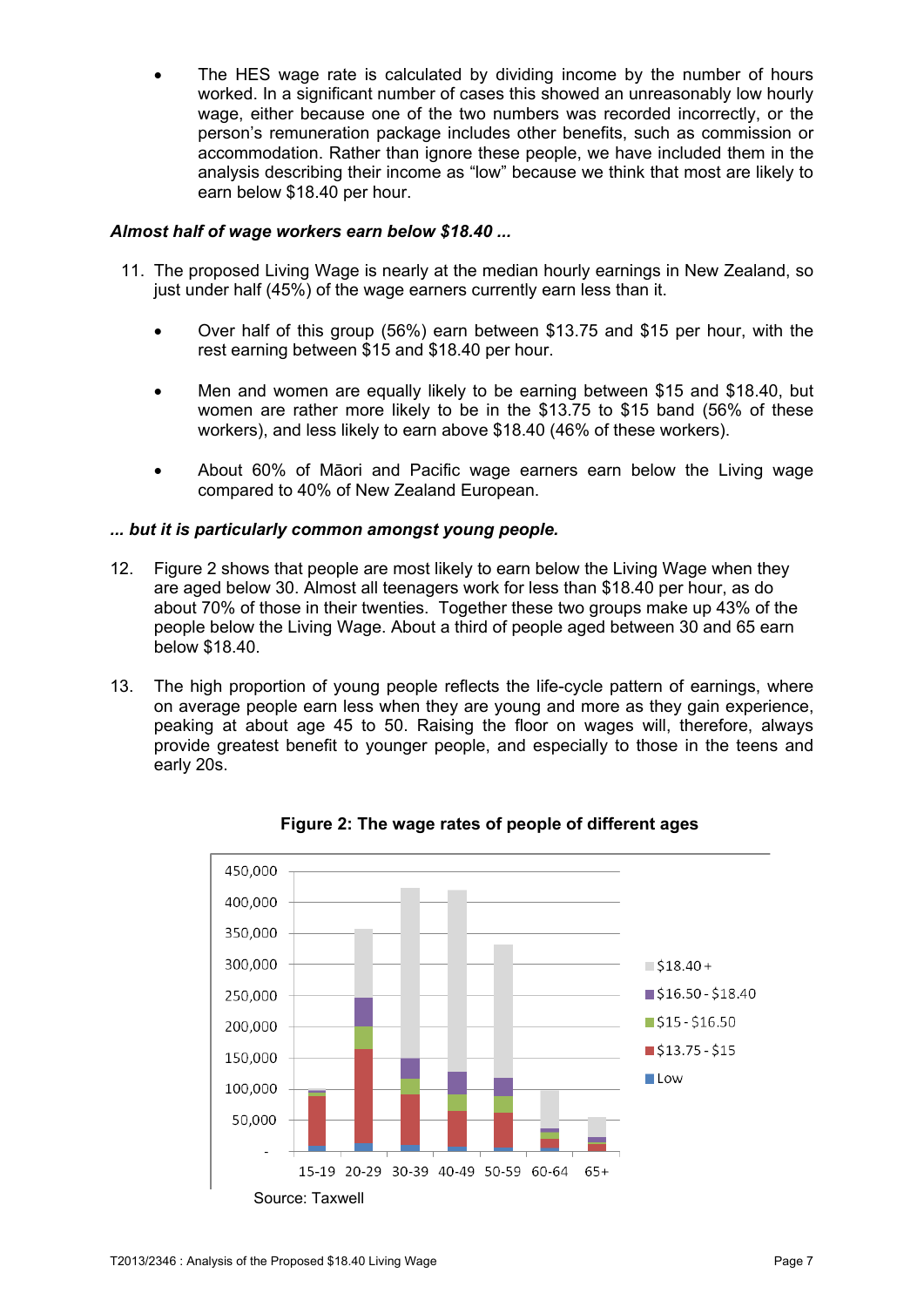#### *Wage workers earning under \$18.40 are also commonly single adults and two adult families without children. Only a minority are families with children.*

14. As shown in Figure 3, single adults without dependants represent 63% of the families earning below the Living Wage. Some of these will still be living with their parents, as the HES counts every child over 18 as a separate "family". 16% of families are two adults with no dependent children.



**Figure 3: Distribution of families earning below the Living Wage** 

- 15. About 21% of families earning below the Living Wage rate have dependants. In particular:
	- Over half of the sole parents with dependants who are working have wage rates below the Living Wage, and most of these earn less than \$15 per hour.
	- In 25% of households with two adults and dependants, the principal earner of the household is on a wage rate below the Living Wage. This earner may also have income from other sources, but generally the partner and dependants will have an even lower wage rate if they are earning wages or a salary.

#### *In some cases workers have other sources of income in addition to their wages.*

- 16. Some low income earners have other income sources which moderate the impact of their personal low wage rate on their living standards.<sup>3</sup>
	- **31% are secondary earners or dependants living with another earner.** The distribution of low wage earners across family incomes detailed below suggests that some of these people are in high income families.

 $\frac{1}{3}$  The different groups cannot be added together as a person may be in more than one of these categories e.g. part time and a secondary earner or dependent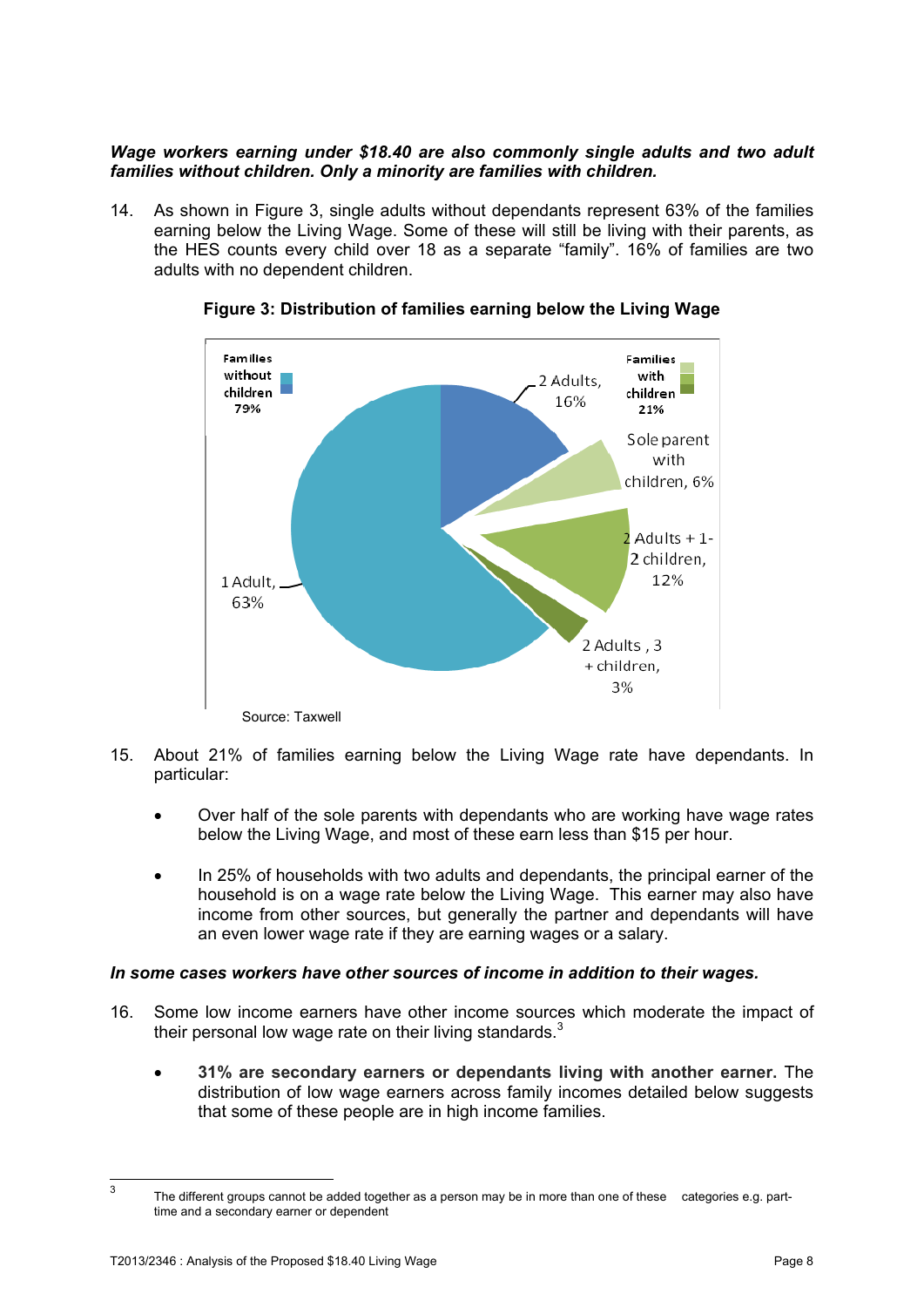- **Many, particularly those on the lowest wages, also receive a core benefit***.* 4 20% of those on incomes under \$16.50 receive a core benefit, but this drops to 5% for those above \$16.50, and 3% for those earning over \$18.40.
- **About 20% of those earning under \$18.40 are full or part-time students.**
- **3% are over 65 and will be receiving New Zealand Superannuation.**

#### *Or workers may live in households where other people earn high incomes.*

- 17. The proportion of people who share incomes with other family members will be underestimated by the fact that young adults over 18 who live with parents are classified as separate "families". Even so, 29% of low income workers are classified as living in families where the family income exceeds \$60,000 (the Living Wage would provide gross \$57,432 for a family with one full-time and one part-time worker).
- 18. If we look at families which earn over \$20,000 (so may be working more than 30 hours a week on the minimum wage) then 18% of the individuals which would benefit from the Living Wage already have a family income of over \$80,000. For those earning the lowest wage rates, 15% have a family income over \$80,000.

| <b>Family</b><br><b>Income</b> | <b>Proportion earning</b><br>under \$18.40 per hour | <b>Proportion earning \$13.75</b><br>to \$15 per hour |
|--------------------------------|-----------------------------------------------------|-------------------------------------------------------|
| \$20,000 to \$40,000           | 41%                                                 | 46%                                                   |
| \$40,000 to \$80,000           | 41%                                                 | 39%                                                   |
| \$80,000 to \$100,000          | 7%                                                  | 5%                                                    |
| \$100,000 to \$150,000         | 8%                                                  | 8%                                                    |
| over \$150,000                 | 3%                                                  | 2%                                                    |

Source: Taxwell

#### *For those receiving supplementary assistance government would gain most from higher wages ...*

- 19. Because supplementary payments abate and income taxes rise as incomes increase, not all of the extra income provided by lifting wage rates would end up in wage earners' take home pay.
- 20. The people who would benefit most would be those who currently receive no means tested support from government, i.e. teenagers and young single people, older single adults, and those over 65. Those who would receive the lowest additional assistance would be those who receive welfare support that abates as incomes rise.

#### *... which means individuals who benefit most are those without children, including teenagers and young adults.*

- 21. To assess the income gain for different households, MSD and IRD provided us with advice on what the results would be for particular family types in terms of the gross income that would be earned, and how this would be split between higher income for the person and either higher taxes or reduced transfer payments for government. The details of these calculations are in Appendix 2, and graphically represented in Figure 4. The calculations show:
- The amount of gross earnings depends on the hours worked (it is higher for full time workers) and the difference between the current wage rate and \$18.40.

 $\frac{1}{4}$ i.e. Jobseeker, Sole Parent, or Supported Living payments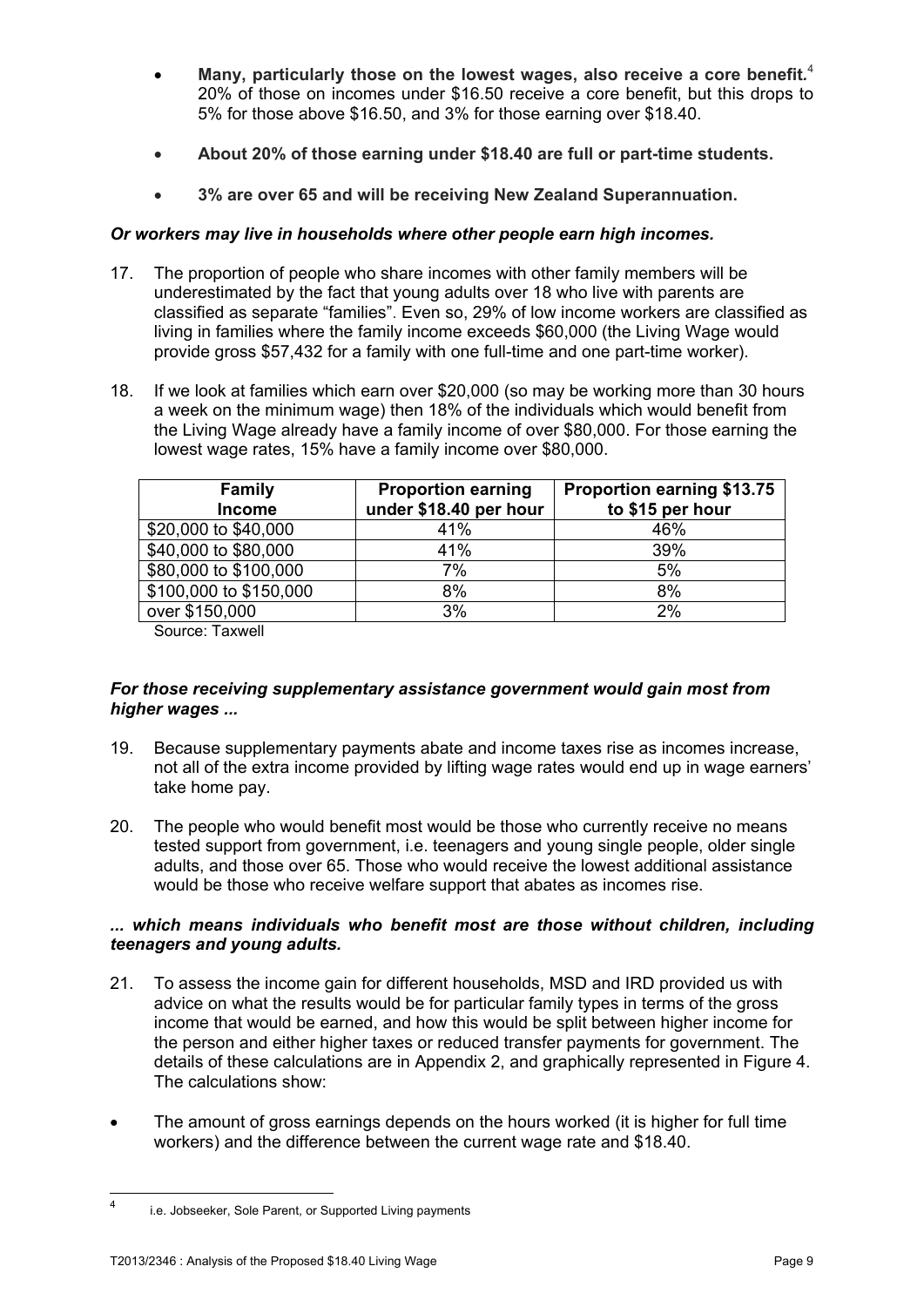- Everyone gains some extra money in the hand, but for some family types the amount they keep is a small proportion of the total earned.
- For families with children, in most cases government receives more in tax and abated transfers.
- The proportion kept by the earner is particularly low for sole parent families, and our earlier analysis of short-term income dynamics showed this family type had the highest level of persistence in low income (T2012/866 refers).
- Students on student allowances also keep only a very small portion of the increase.
- Households without children see the biggest increase in weekly income, and in part this is because government only receives a small share of the change in income.

#### **Figure 4: Total additional income, and how that is distributed between the earner and government**



#### *Adopting the Living Wage approach implies a change in focus from support for young children to adults ...*

22. Assuming those in work remain employed with the same hours, adopting a Living Wage would rebalance the role of the employer and the welfare system towards work being the primary mechanism for people to support themselves. It would however, also move the focus of support from young children to adults, particularly young adults. It would not change the income for those families that are solely dependent on welfare payments.<sup>5</sup>

#### *... though young adults are also likely to face more difficulty in finding a job.*

23. It is likely that introducing the Living Wage would impact on employment levels. MBIE has estimated that forecast employment would reduce by 25,000 if the minimum wage was lifted to the Living Wage. A study of seven workplaces in London which adopted their Living Wage found that while wages increased by 26% on average, overall costs increased by only 6% because the cost was mitigated by reviewing work practices,

 $\frac{1}{5}$  In 2012, welfare payments were the main income source for 44% of households with the bottom 20% of household incomes. Source: Bryan Perry, Household Incomes in New Zealand 1982-2012, Table B.6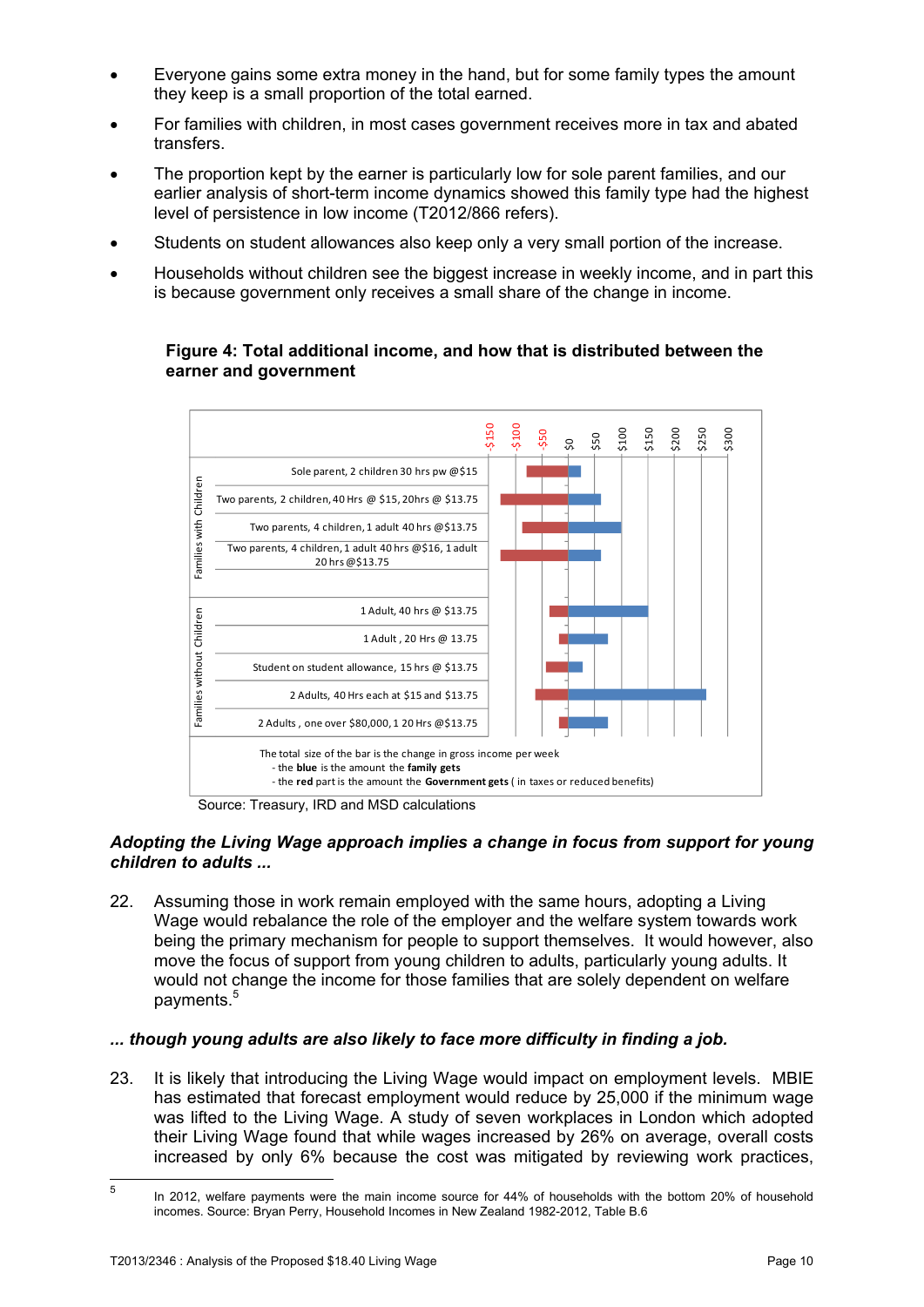reducing management overheads and in some cases reducing work hours and/or the number of people employed. Staff benefits and differentials were also reviewed, for example, staff bonuses.<sup>6</sup> Reduced employment or hours is likely to disproportionately impact young people (as jobs move to those with more maturity and experience) with the risk that they would face longer bouts of unemployment with the consequential risk of ongoing scarring, i.e., the permanent effects of detachment from the labour market.

24. It is likely that a similar pattern would be found here, and that one of the consequences of a universal Living Wage would be a reduction in other benefits, and a reduction in working hours or the number of jobs overall. Research by the former Department of Labour found that employers in New Zealand had similar responses to increases in the minimum wage. $<sup>7</sup>$ </sup>

#### *Lifting low wages has relatively little impact on inequality measures ...*

25. Research on increases in the minimum wage between 1999 and 2008 estimated that a 10 percent increase in minimum wages, even without a loss in employment or hours of work, would lower the relative poverty rate by less than one-tenth of a percentage point.<sup>8</sup> While this ratio is only indicative, it does suggest that if the minimum wage was lifted by 34% to the Living Wage it would have only a very small impact on the relative poverty rate (say around 0.3 percentage points).

#### *... and some of the income gain may be eroded by inflation.*

- 26. A crucial assumption in all of this work is that imposing a Living Wage has no impact on prices. However, a Living Wage would enable those on lower wages to buy more, and this would only have no impact on prices if people buy the same goods whatever their income, both the short and long run aggregate supply curve is horizontal, and this is paid for solely by redistribution of income or job losses. None of these conditions are likely but the extent of the impact depends on which of these is more important.
- 27. The income effect of higher wages could be eroded by higher prices, particularly for the goods bought by people with lower incomes. It is very difficult to assess the one-off increase in prices. MBIE has calculated a figure of 1.3%, but this does not take into account some of the dynamic adjustments that employers are likely to use to minimize the impact. We would therefore expect the actual figure to be lower than this. Further, this estimate does not include any impact on interest rates or from increased taxation to fund the public sector component of the increased pay.
- 28. As the minimum wage applies to a smaller proportion of the workforce (less than 4%) it is unlikely to have a large inflationary impact. By contrast the Living Wage would impact on a significant proportion of the workforce.

#### *A set of more focused and integrated interventions for low income families is likely to achieve improvements to living standards, without having large unintended impacts.*

29. The Living Wage is not well targeted at the intended demographic of low income families. However, as previously mentioned, government has a range of interventions and services set up across the major sectors of health, education and welfare that are intended to assist families and individuals with low income. If government were to improve those interventions to lift the living standards of low income families, there a number of possibilities, including:

<sup>—&</sup>lt;br>6 Queen Mary University and Trust for London, Costs and Benefits of a Living Wage p.1 7

Department of Labour: Employers' Perspectives – Part Two: The Minimum Wage System Tim Maloney & Gail Pacheco, 2012. "Assessing the Possible Antipoverty Effects of Recent Rises in Age-Specific Minimum Wages in New Zealand, "Review of Income and Wealth, International Association for Research in Income and Wealth, vol. 58(4), pages 648-674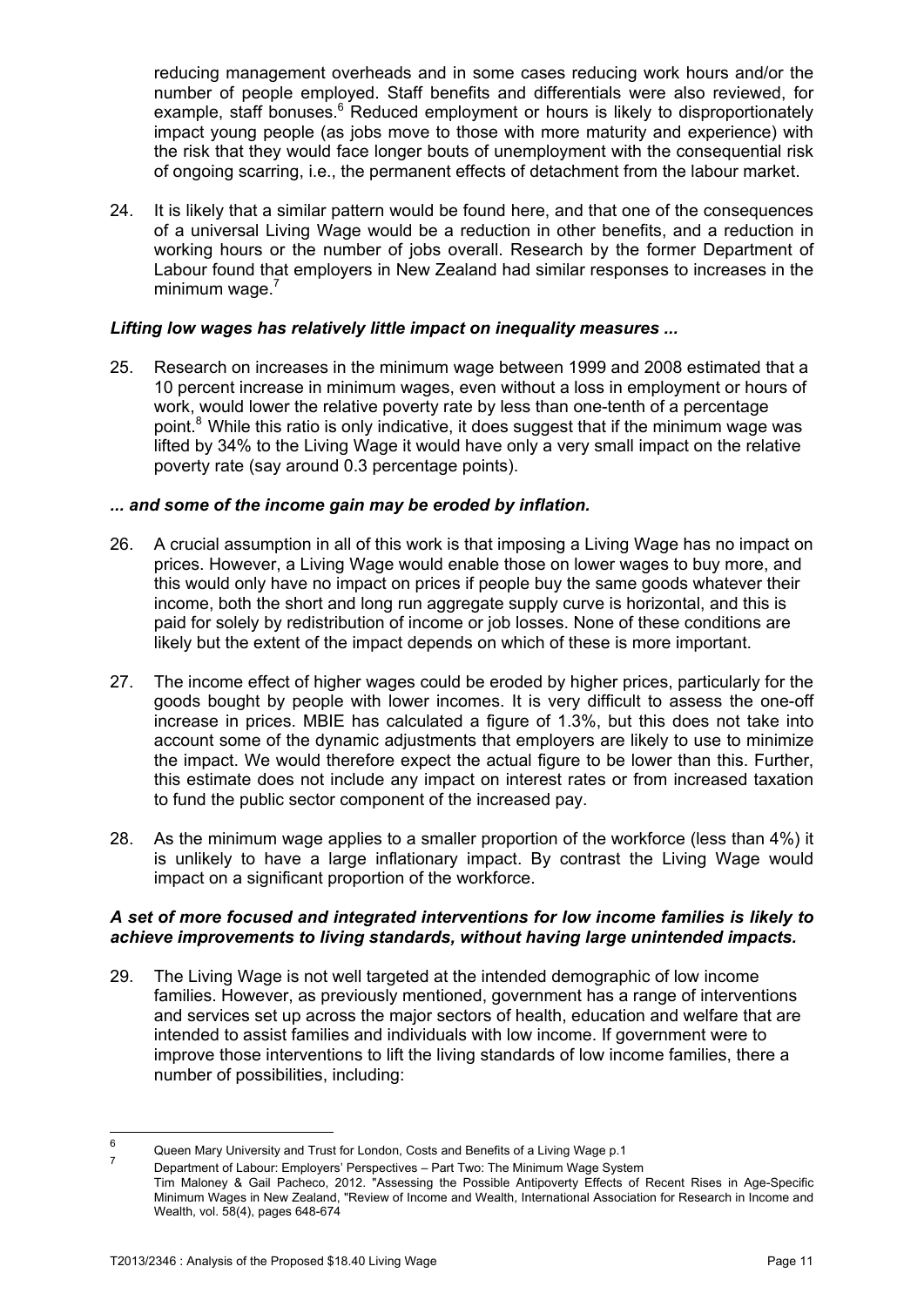- Shifting Working for Families towards parents with younger children
- Targeting Early Childhood Education subsidies more strongly
- Shifting the benefit abatement regime to incentivise 3-5 days of work, and
- Making our system of service interventions for children aged 0-5 years more focused and integrated.

### How \$18.40 per hour was determined

- 30. The amount of \$18.40 per hour was developed by the Family Centre Social Policy Research unit at the request of the Living Wage Campaign. The researchers were asked to provide a headline wage level for the campaign.
- 31. Treasury questions whether the methodology used to arrive at \$18.40 is robust, for the following reasons (A more detailed explanation is provided in Appendix 3):
	- The research is based on a family composition of two adults and two children. The research acknowledges that while it is possible in principle to identify different wage levels for different numbers of dependants, this is not done because it would make the Living Wage estimate unhelpful as a communication tool.
	- Families comprising two adults and two children represent only 6% of families earning below the Living Wage. Those who have the highest deprivation level (i.e. absolute, not relative) are sole parents and this analysis generally does not apply to them.
	- As indicated above, around three quarters of families earning below the Living Wage have no children. Thus, the majority of these people have considerably lower necessary expenditure levels.
	- There are regional variations in living costs, notably for housing. Thus, a nationally set Living Wage will be too high in low cost regions, eroding the cost competitiveness of industry in those regions; and too low in high cost regions, so failing to address any concerns about the adequacy of work income.
	- Finally, the research reported a number of approaches, which resulted in a range of options from \$38.19 to \$18.40. The figure chosen is essentially an average of the estimated current expenditure of the lowest half of the income distribution, and close to two thirds of the national average expenditure of two adult, two child households. Thus it is a relative measure of income and not one based on estimating need.
- 32. The research is inconsistent with Household Economic Survey which finds that at least 70% of people in even the lowest income band say that their current income is either just enough or better.

<sup>–&</sup>lt;br>9

Peter King and Charles Waldegrave, Report of an investigation into defining a living wage for New Zealand, Family Centre Social Policy Research, September 2013.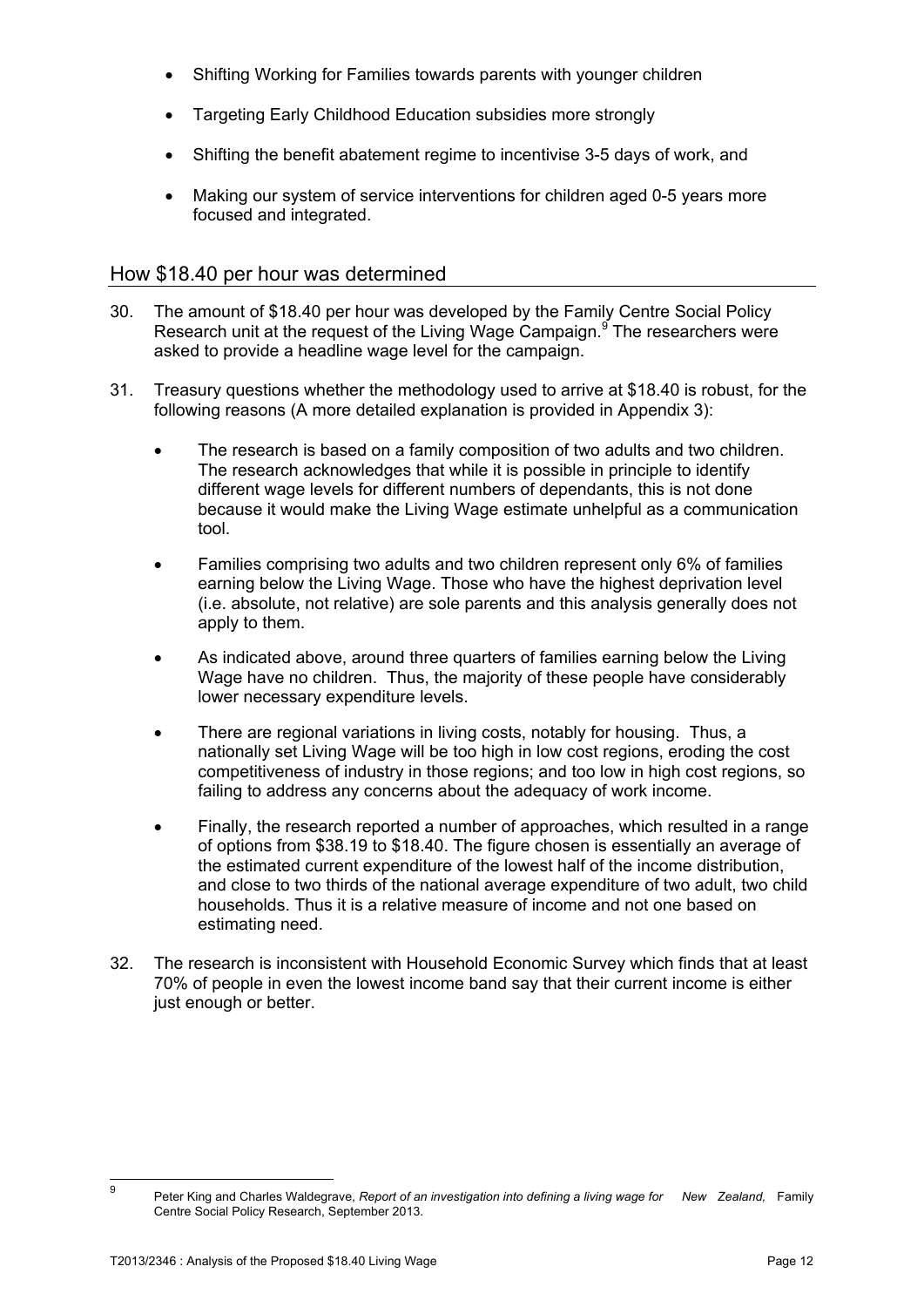

**Figure 5: Perceived household income adequacy**

Source: Household Economic Survey, June 2012, table 8

# Would raising the minimum wage move NZ to a high wage economy?

### *An \$18.40 minimum wage would impact on some industries more than others ...*

- 33. The analysis provided in this section considers the impact if the current minimum wage was lifted to \$18.40. We acknowledge that the campaign has focused on voluntary adoption by industry, and that the impact of a partial adoption is likely to be lower.
- 34. There are large differences between industries in the number of workers earning above and below \$18.40. There are also concentrations of low wages (\$13.75 to \$15) in some industries, and it is these differences that matter most. However, the share of the workforce earning between \$15 and \$16.50 or \$16.50 and \$18.40 is small.<sup>10</sup>

#### *... and the most affected industries would be accommodation and food, wholesale and retail trade and health care.*

- 35. Because of this, the impact of a universal adoption of the Living Wage of \$18.40 would be different between industries, as shown in Figure  $6^{11}$ .
	- The Accommodation and Food industry would be most affected, with 54 percent of its workforce earning between \$13.75 and \$15, and only 10 percent earning above \$18.40.
	- Wholesale and Retail Trade would likewise face a high transition cost, with 38.4 percent of its workforce earning between \$13.75 and \$15, and also the largest number of workers in that category. 32 percent of the workforce earn above \$18.40.
	- Health Care and Social Assistance have the third highest number of workers earning between \$13.75 and \$15, who make up 25 percent of the workforce. However, 50.4 percent earn above \$18.40.

 $10$ Only one industry out of twelve, Health Care and Social Assistance, has at least 10 percent of its workforce earning between \$15.00 and \$16.50. Three industries have at least 10 percent of its workforce earning between<br>\$16.50 and \$18.40: Manufacturing; Transport, Postal and Warehousing; and Accommodation and Food Services.

 <sup>\$16.50</sup> and \$18.40: Manufacturing; Transport, Postal and Warehousing; and Accommodation and Food Services. 11 Although this is unlikely to happen unless it is legislatively enforced, it is useful to explore the differences between industries.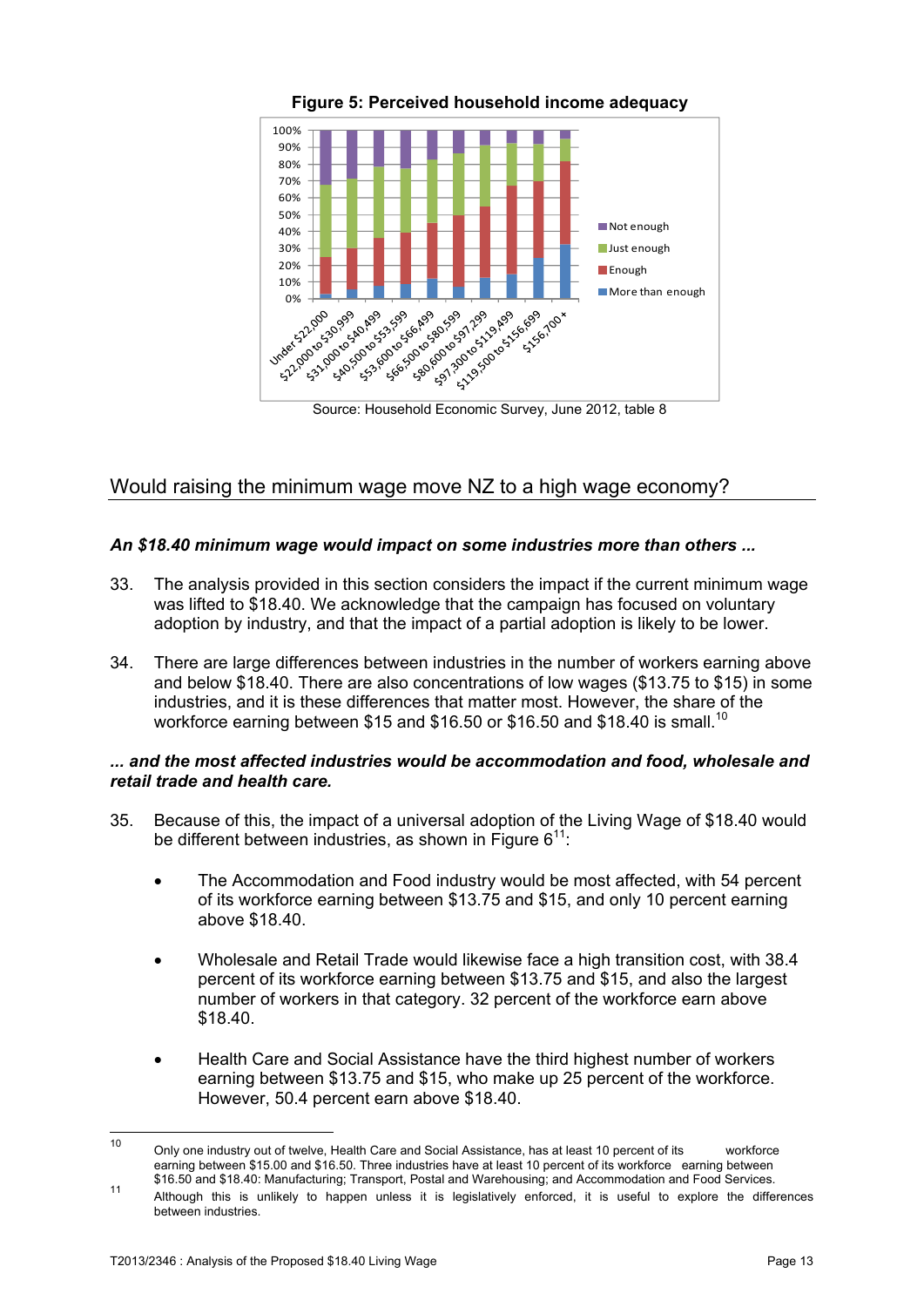- The Professional, Scientific and Technical Services industry would be least affected with only 5.4 percent earning between \$13.75 and \$15, and 56 percent earning above \$18.40.
- Likewise, the Construction and the Education and Training industries have low proportions of the workforce earning between \$13.75 and \$15 (9.6 and 11.5 percent respectively), and high proportions earning above \$18.40 (50 and 72.4 percent respectively).



### **Figure 6: The distribution of wages by industry**

Source: Taxwell

# *A Living Wage would be likely to reinforce the slow growth path of some industries.*

- 36. We looked at recent and historical trends in employment and wage growth across industries to make a judgement on the impact that a Living Wage might have on those industries most affected.
	- Accommodation and Food Services, and Retail Trade experienced low-tomoderate employment growth over the period from 1989 to 2012. These two industries also had the lowest rates of hourly wage growth over the same period.12 Adoption of the Living Wage would represent a significant shift away from the average wage trends and would risk reinforcing the slow employment growth.
	- Manufacturing is the biggest industry to have experienced negative employment growth over the period. With 40 percent of its workforce earning below \$18.40, adoption of the Living Wage could be expected to put further downward pressure on the industry's growth.

 $12$ Source: Statistics New Zealand – Quarterly Employment Survey.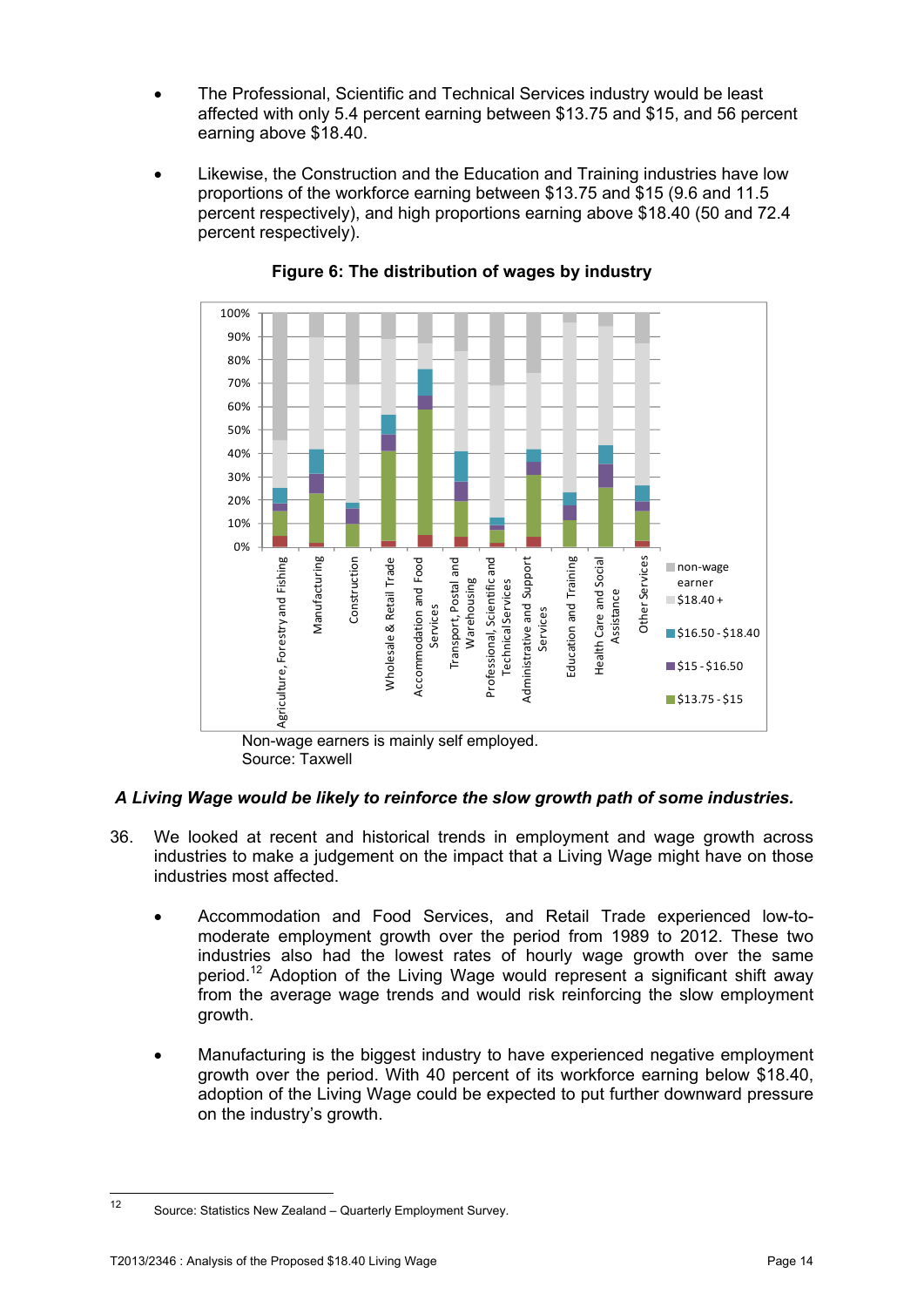

**Figure 7: Industry employment growth (1989-2012)** 

Source: Statistics New Zealand – Quarterly Employment Survey.

*Minimum wage rates have been rising faster than inflation ...* 

37. New Zealand's minimum wage has grown at a much faster rate than our median or average wage over the past decade, and also at a higher rate than inflation.



**Figure 8: Index of Minimum Wage and Price and Wage Indexes** 

Source: Statistics New Zealand

# *... but it has not pushed up our average wages.*

38. Empirical evidence suggests that increases in the minimum wage have some spill over effects on lower income deciles through increases in wages just above the minimum.<sup>13</sup> This effect tapers off relatively quickly, resulting in the ratio of our minimum wage to our average or median wage increasing. This suggests that, over the last decade, the minimum wage has not played a large role in increasing New Zealand wages in

 $13$ 13 Treasury presentation 2011*.*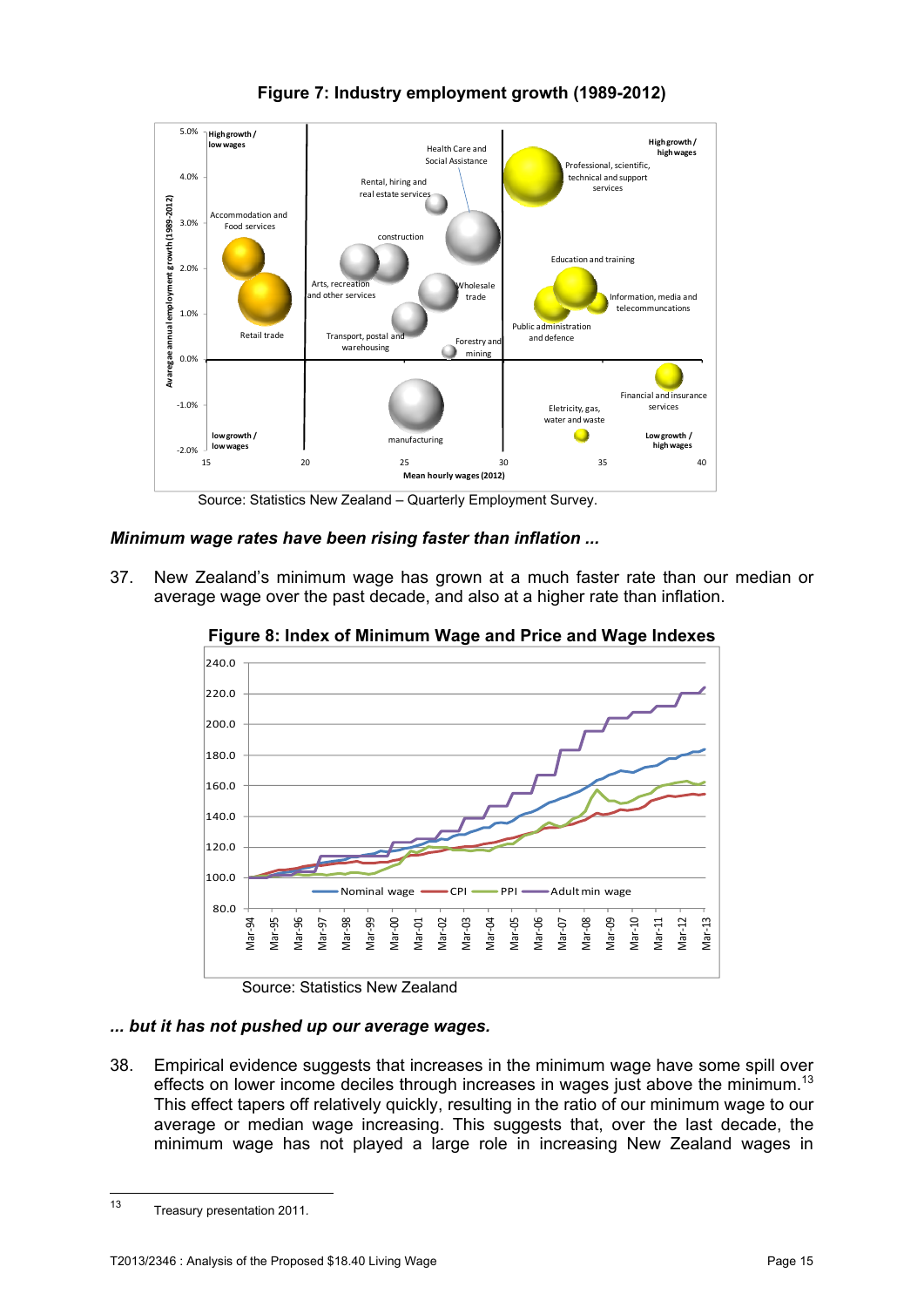general, and in particular has not increased our average incomes relative to other countries. 14

#### *The \$18.40 rate would put us well above our trading partners ...*

39. In 2011 our minimum wage was 60% of the median earnings for full-time workers. This was amongst the highest ratios in the OECD, and well above the level found in most countries which is typically around 45%. For instance, the ratio was 45% in Australia, 38% in the United Kingdom, 40% in Canada, and 28% in the United States.15 Increasing the rate still higher to 88% of the median wage would take the minimum wage well outside the normal range. This is likely to make employment for people with low skills difficult in an internationally focused economy.



**Figure 9: International distribution of minimum wages in 19 OECD countries** 

Source: The OECD dataset: minimum relative to average and median wages of full‐time workers.

#### *... and \$18.40 is high compared to other countries' Living Wage campaign rates.*

40. The proposed \$18.40 Living Wage is also high compared to the other Living Wage rates being proposed by similar groups overseas. Compared to Australia, Canada, USA, and the UK, it is the highest proposed Living Wage relative to GDP per capita and, when converted using current exchange rates, it is higher than the amount recommended for London, the rest of the UK, and New York, but below the proposed rates for Canada, Australia or California.

 $14$ This is in part because the proportion of the population earning the minimum wage has been traditionally low. It is less certain how average wages would be impacted if this proportion rose significantly.<br>
2011 was the most recent date on which comparisons were available from the OECD.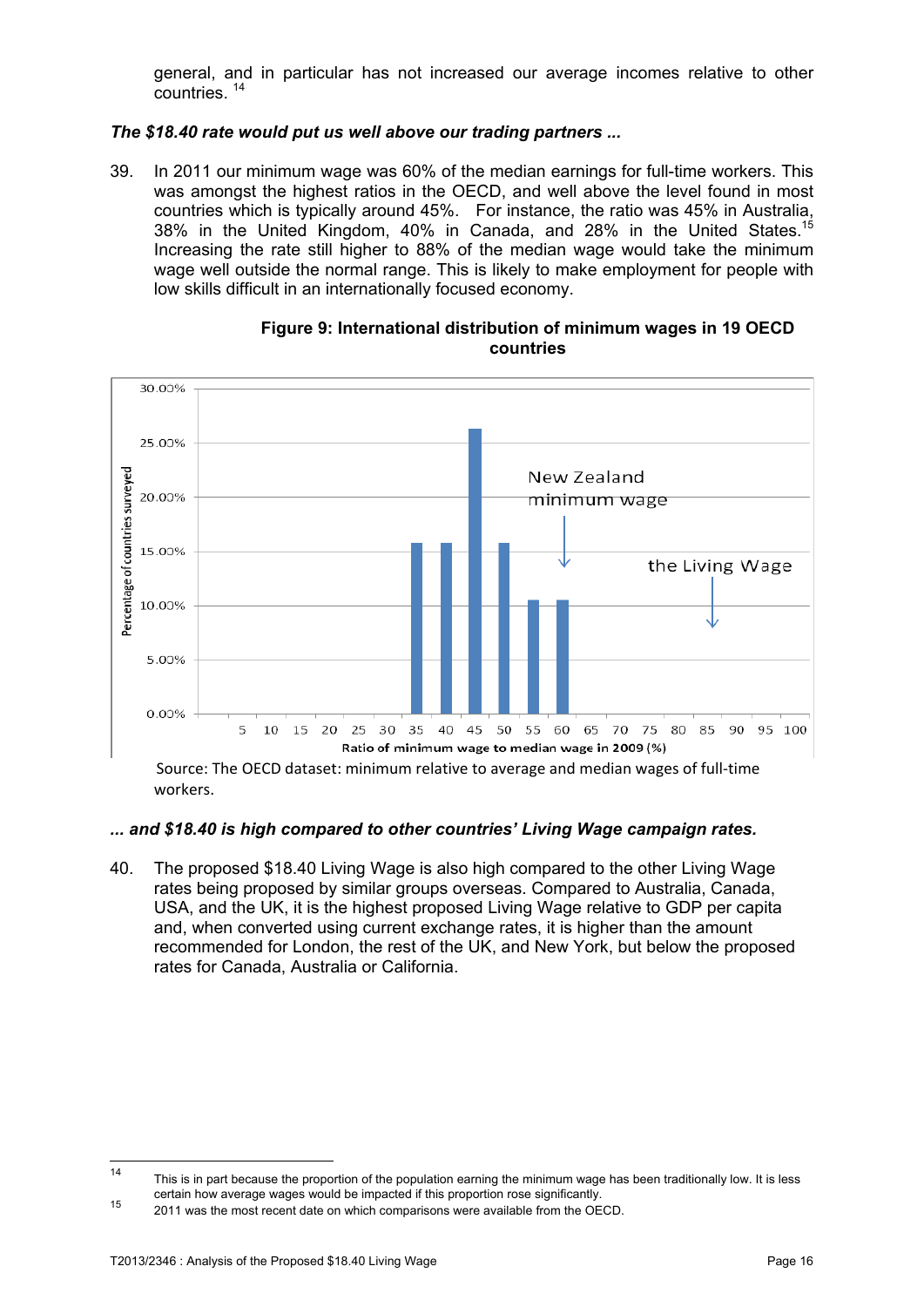### **Figure 10: NZ's proposed Living Wage compared to other Living Wage proposals**



Source: Living Wage campaign websites, and exchange rates as at 20 September 2013.

#### *New Zealand does not have a particularly high proportion of low wage workers ...*

41. By international standards, New Zealand already has a relatively low proportion of fulltime workers in low-paid work, and in particular the rate is well below that in the United States, where the Living Wage Campaign originated, and the United Kingdom, where it has had significant prominence. This could partly be because our minimum wage is high relative to our average wage. This suggests that low wages are not as significant a source of inequality in New Zealand as in those other countries, and that there is not a strong case for suggesting that New Zealand requires a major structural adjustment to reduce the level of low paid work.



#### **Figure 11: Share of full-time employees in low paid work in selected OECD countries, 2009**

Note: Low paid is defined by the OECD as earning less than two-thirds of the gross median hourly full time wage. Source: Data from K Lawton and M Pennycook, Beyond the Bottom Line, Resolution Foundation, 2013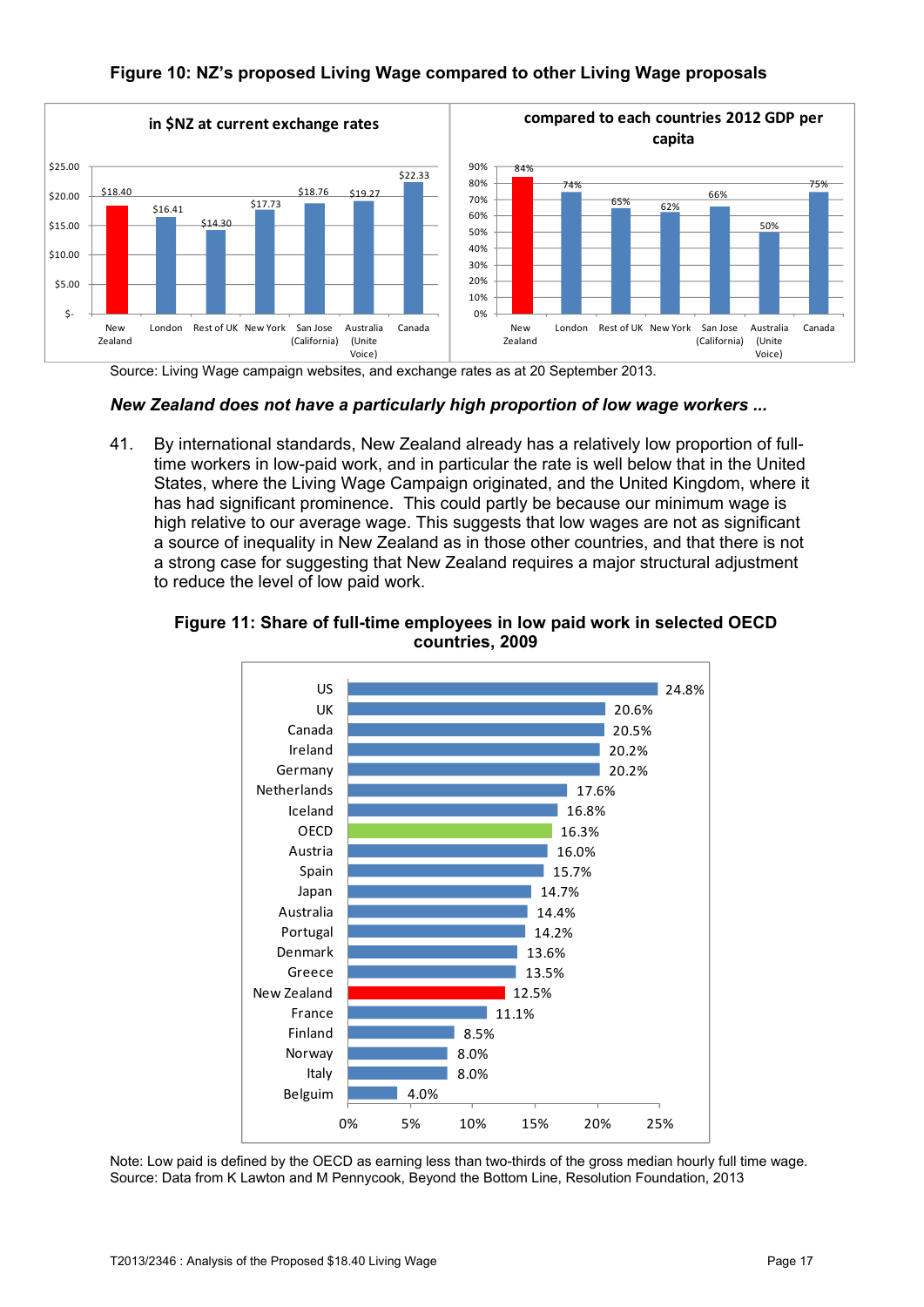#### *We have a relatively low return to skills which a higher minimum wage would reduce further.*

42. Our low average wages appears to be a result of the fact that we have fewer very highly paid workers, partly because the return to tertiary education is comparatively low, even after the measurement differences that act to reduce our skills premium are taken into account.<sup>16</sup> Lifting low wages without adjusting top wages risks reducing the premium for skills even further, and so reducing the incentive on young people to stay at school and progress to tertiary education for further training. In the short-term, however, younger people may choose to stay in education longer as employers substitute toward older and more experienced workers.<sup>17</sup> As those with low wages are disproportionately those with low skills, there is a risk that larger parts of New Zealand's economy may be dominated by low skills.



**Figure 13: Impact of education on the level of low paid work** 

Source: Taxwell

# Next steps

43. We intend to circulate a copy of this report to the Ministry of Social Development, the Ministry of Business, Innovation and Employment and the State Services Commission. If you agree, we recommend you refer a copy to the Ministers of Health, Social Development, Labour and States Services, and the Ministerial Committee on Poverty.

 $16$ <sup>16</sup> NZIER, Private Returns to Tertiary Education, 2012.

<sup>17</sup> Hyslop and Stillman, The Impact of the 2008 Youth Minimum Wage Reform, Department of Labour, 2011.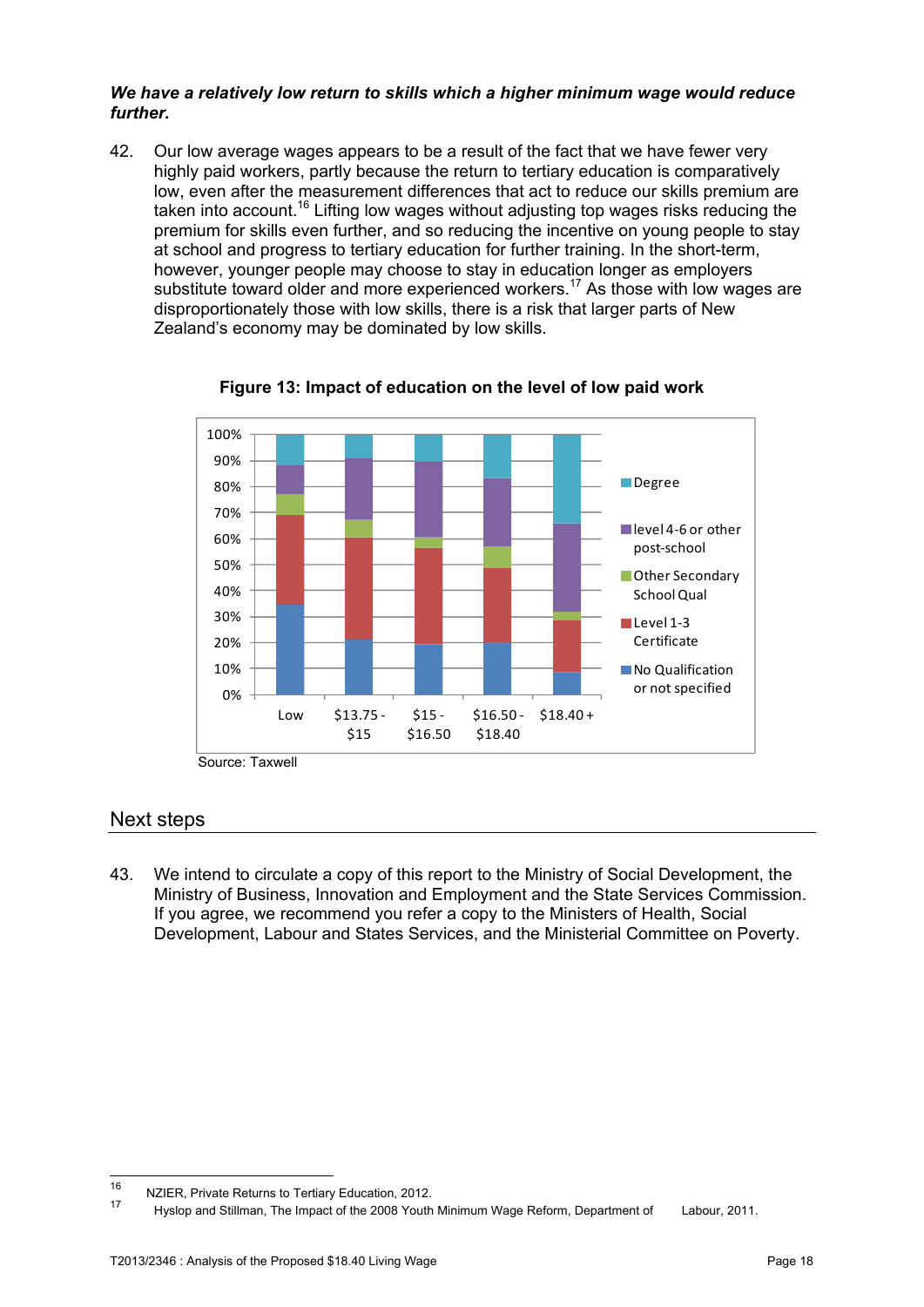# **Appendix 1: Key information on the Household Economic Survey data**

- All numbers estimated from HES 2010/11 database, inflated using Taxwell to year ending 31 March 2014.
- All results are rounded to the nearest 1000, and due to this rounding may not sum to totals.
- Access to the Household Economic Survey data was provided by Statistics New Zealand under conditions designed to give effect to the security and confidentiality provisions of the Statistics Act 1975.
- The results presented here are the work of Treasury, not Statistics New Zealand.
- Only wage and salary income for the current job with the most hours worked is used to calculate wage rates.
- For families, the wage rate of the highest income earner is used for the family.
- All people whose wage is calculated between \$9/hr and \$13.75/hr are assumed to be on minimum wage.
- All people whose wage is calculated below \$9/hr are included in the "Low" category; where data problems appear to impact the wage calculation. These people are likely to have low incomes, but their actual incomes cannot be calculated meaningfully from the data.
- Unwaged includes self-employed people.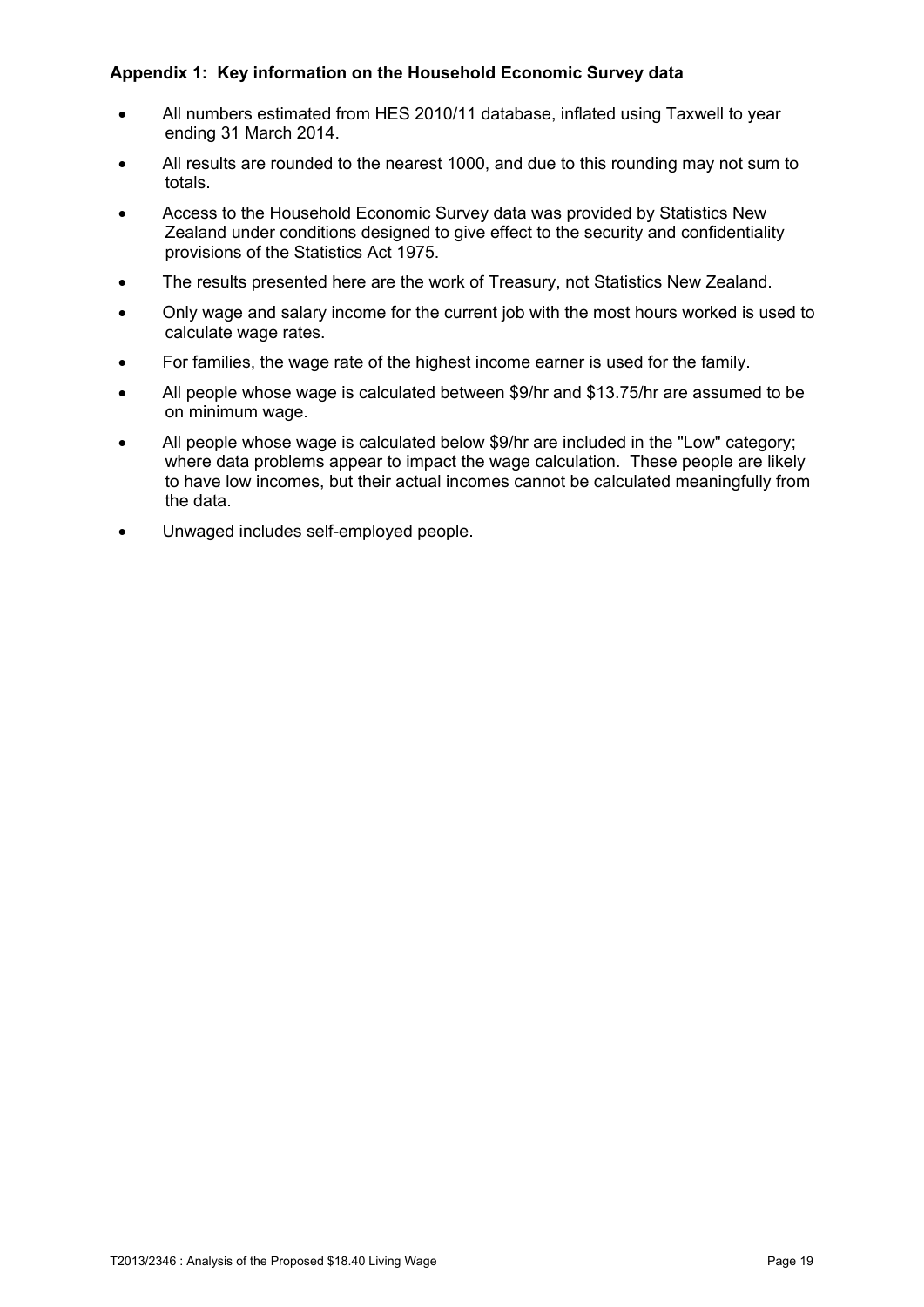# **Appendix 2 : Changes in After tax wages**

|                           |                                                                             |                                                                            |                                  |                                             |                                                        |                                                     | <b>Overall impact</b>                          |                            |                                               |                                                                                                                     |
|---------------------------|-----------------------------------------------------------------------------|----------------------------------------------------------------------------|----------------------------------|---------------------------------------------|--------------------------------------------------------|-----------------------------------------------------|------------------------------------------------|----------------------------|-----------------------------------------------|---------------------------------------------------------------------------------------------------------------------|
|                           | <b>Family type</b>                                                          | Paid employment                                                            | <b>Current</b><br>hourly rate    | Accommodation<br>(for calculation of<br>AS) | <b>Increase</b><br>in<br>before-<br>tax<br>wages<br>pw | <b>Increase</b><br>in after-<br>tax-<br>wages<br>pw | Decrease in<br>supplement<br>ary support<br>pw | On take-<br>home pay<br>\$ | $\frac{0}{0}$<br>increase<br>of after-<br>tax | Change $\overline{\mathsf{in}}$<br>Govt<br>position ie<br>in<br>increase<br>plus<br>tax<br>reduction in<br>benefits |
|                           | Sole parent, 2 children                                                     | 30 hrs pw                                                                  | \$15.00 per hr                   | 3 bedroom, \$380 pw                         | \$102                                                  | \$82                                                | \$58                                           | \$24                       | 30%                                           | \$78                                                                                                                |
| Families with Children    | Two parents, 2<br>children                                                  | 40 hrs pw (adult $#1$ )<br>20 hrs pw (adult #2)                            | \$16.00 per hr<br>\$13.75 per hr | 3 bedroom, \$380 pw                         | \$189                                                  | \$153                                               | \$88                                           | \$63                       | 42%                                           | \$126                                                                                                               |
|                           | Two parents, 4<br>children<br>One employed                                  | 40 hrs pw (adult #1)<br>0 hrs pw (adult $#2$ )                             | \$13.75 per hr<br>n/a            | 4 bedroom, \$477 pw                         | \$186                                                  | \$150                                               | \$51                                           | \$99                       | 66%                                           | \$87                                                                                                                |
|                           | Two parents, 4<br>children<br>Both employed                                 | 40 hrs pw (adult $#1$ )<br>20 hrs pw (adult #2)                            | \$16.00 per hr<br>\$13.75 per hr | 4 bedroom, \$477 pw                         | \$189                                                  | \$153                                               | \$88                                           | \$63                       | 42%                                           | \$126                                                                                                               |
|                           | 1 Adult                                                                     | 40 hours pw                                                                | \$13.75                          | No AS support                               | \$186                                                  | \$150                                               | $\mathbf 0$                                    | 150                        | 32%                                           | \$36                                                                                                                |
|                           | 1 Adult                                                                     | 20 hours pw                                                                | 13.75 per hr                     | No AS support                               | \$93                                                   | \$75                                                | $\mathbf 0$                                    | 75                         | 32%                                           | \$18                                                                                                                |
|                           | Student on student<br>13.75 per hr<br>15 hours pw<br>allowance              |                                                                            | No AS support                    | \$70                                        | \$61                                                   | \$34                                                | \$27                                           | 13%                        | \$43                                          |                                                                                                                     |
| Families without Children | \$15 and<br>2 Adults<br>No AS support<br>40 hours each pw<br>\$13,75 per hr |                                                                            | \$322                            | 260                                         | $\mathbf 0$                                            | 260                                                 | 52%                                            | \$62                       |                                               |                                                                                                                     |
|                           | 2 Adults                                                                    | One on low income<br>for 20 hours, the other<br>on income over<br>\$80,000 | \$13.75 per hr                   | No AS support                               | \$93                                                   | 75                                                  | $\mathbf{0}$                                   | 75                         | 32%                                           | \$18                                                                                                                |

Source: Figures provided by IRD and MSD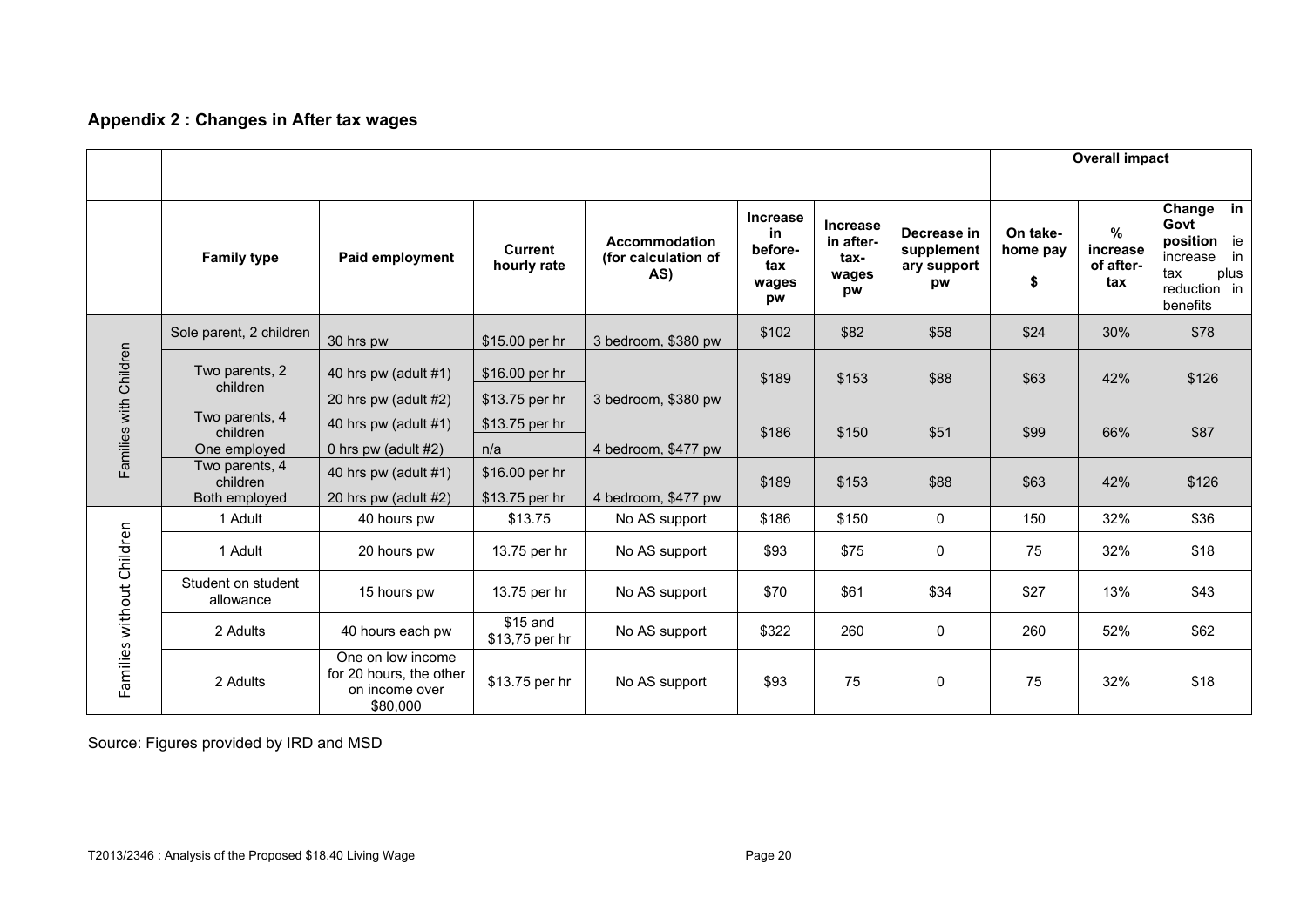### **Appendix 3: The origin of the \$18.40 number**

#### *The \$18.40 per hour rate was developed for the Living Wage campaign ...*

1. The amount of \$18.40 per week was developed at the request of the Living Wage Campaign.18 The research was aimed at finding a wage that:

*... is the income necessary to provide workers and their families with the basic necessities of life. A living wage will enable workers to live with dignity and to participate as active citizens in society.* 

#### *... as the wage needed for two adults and two children.*

2. The research was focused on simplicity: "while it is possible, in principle, to define different wage levels for different numbers of dependants, doing so would introduce a degree of complexity that would be unhelpful for a campaign to support the adoption of a Living Wage" (p18). As a result it was decided to focus on a single family size of two adults and two school age children (with one adult working full-time and one working half-time) on the basis that it is the family required for population replacement (p5). However, most families earning below the Living Wage have no children, and the chosen family type of two adults and two children represent only 6% of families earning below the Living Wage.

#### *The first estimate was generated by focus groups ...*

3. Five focus groups were held in Wellington and Auckland where

*...to avoid the groups feeling limited in the estimates they could arrive at, they were encouraged to be realistic while at the same time being aspirational and they often had to consider estimates for things they did not necessarily spend money on themselves* (p7).

- 4. The focus groups were then asked to estimate the income needed by a two adult and two child family. The focus groups were held in areas of Auckland and Wellington which have lower incomes and were "low to medium income householders" (p17).
- 5. The focus groups provided an estimate of \$38.89 per hour for a family of two adult and two children. This equates to households in deciles nine to ten of income (p8) and had it been adopted it would have implied that 80% of families in New Zealand have an income below what was needed for "*the basic necessities of life".*

#### *... which was then modified to lower the rate.*

6. Because the focus groups produced a high wage rate, a new value was created by substituting Otago University's estimate of "basic food costs" (p8), changing the childcare assumptions (p9) and removing any saving because estimates were "difficult for the groups and produced considerable variation" (p8). This produced a Living Wage of \$31.05 which "is still on the high side for our purposes" (p10) and only slightly lower than the initial figure.

<sup>18</sup> 18 Peter King and Charles Waldegrave, *Report of an investigation into defining a living wage for New Zealand,*  Family Centre Social Policy Research, September 2013. All page references in this appendix are from this paper.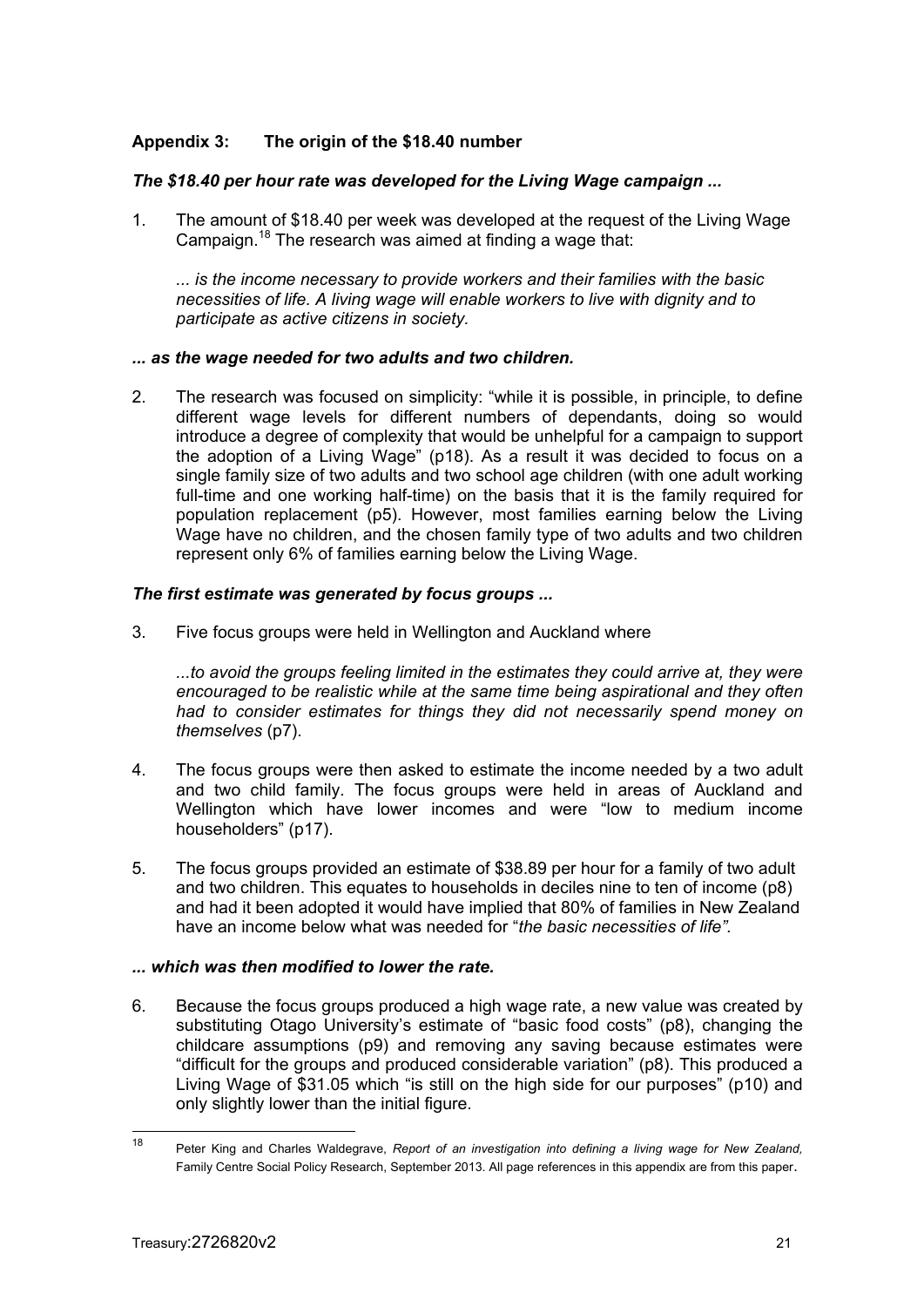#### *The Household Economic Survey data was then used to modify the rate further.*

- 7. A third approach was then undertaken using the expenditure data from the 2010 Household Economic Survey and adjusting it so the categories are the same as those used by the focus groups (p10) but substituting the Otago study estimate for food costs. The researchers assumed the people would be renting "because renting is the most likely housing tenure to be available to those reliant on a living wage" (p20/1). This means the wage rate would overstate the income needed for those who do own their property with low debt levels (as shown by the low rates of deprivation for superannuation recipients).
- 8. This approach produced three estimates which are felt to have considerable evidence to support them because they are based on data from reputable sources (p12):
	- an estimate for the whole population (\$23.65);
	- an estimate for the average of expenditure by the bottom half of the income distribution with a national average of rental costs (\$18.41); and
	- an estimate for the national average of expenditure by the bottom half of the income distribution with average Auckland rental costs (\$24.11).
- 9. The report does not explain why the lowest of these estimates is chosen, though it does state that the result is not generous because \$18.41 would produce a disposable income of 76.78% of the median disposable income and 63.78% of the mean disposable income for households with two adults and two children (p13).

|                  |                      | <b>Estimate 1</b><br>(Absolute)                                                    | <b>Estimate 2</b><br>(Absolute) | <b>Estimate 3</b><br>(Relative) | <b>Estimate 4</b><br>(Relative / Mixed)    | Minimum wage<br>(Historical)                                                              |
|------------------|----------------------|------------------------------------------------------------------------------------|---------------------------------|---------------------------------|--------------------------------------------|-------------------------------------------------------------------------------------------|
| <b>Data</b>      |                      | Focus groups, childcare<br>costs, UoO study, DBH<br><b>Focus</b> groups<br>and HES |                                 | <b>HES</b>                      | Childcare costs, UoO<br>study, DBH and HES | Household Labour Force<br>Survey, HES, New Zealand<br>Income Survey, and other<br>sources |
| <b>Rationale</b> |                      | Income that is "realistic<br>while at the same time<br>aspirational"               | "moderated" estimate 1          | Average income from HES         | 77% median income /<br>64% mean income     | " to protect the real<br>incomes of low wage<br>earners, while minimising<br>job losses"  |
| \$/hr            | 40<br>30<br>20<br>10 |                                                                                    |                                 |                                 |                                            |                                                                                           |
|                  | n                    |                                                                                    |                                 |                                 |                                            |                                                                                           |

# **The range of estimates produced by the research**